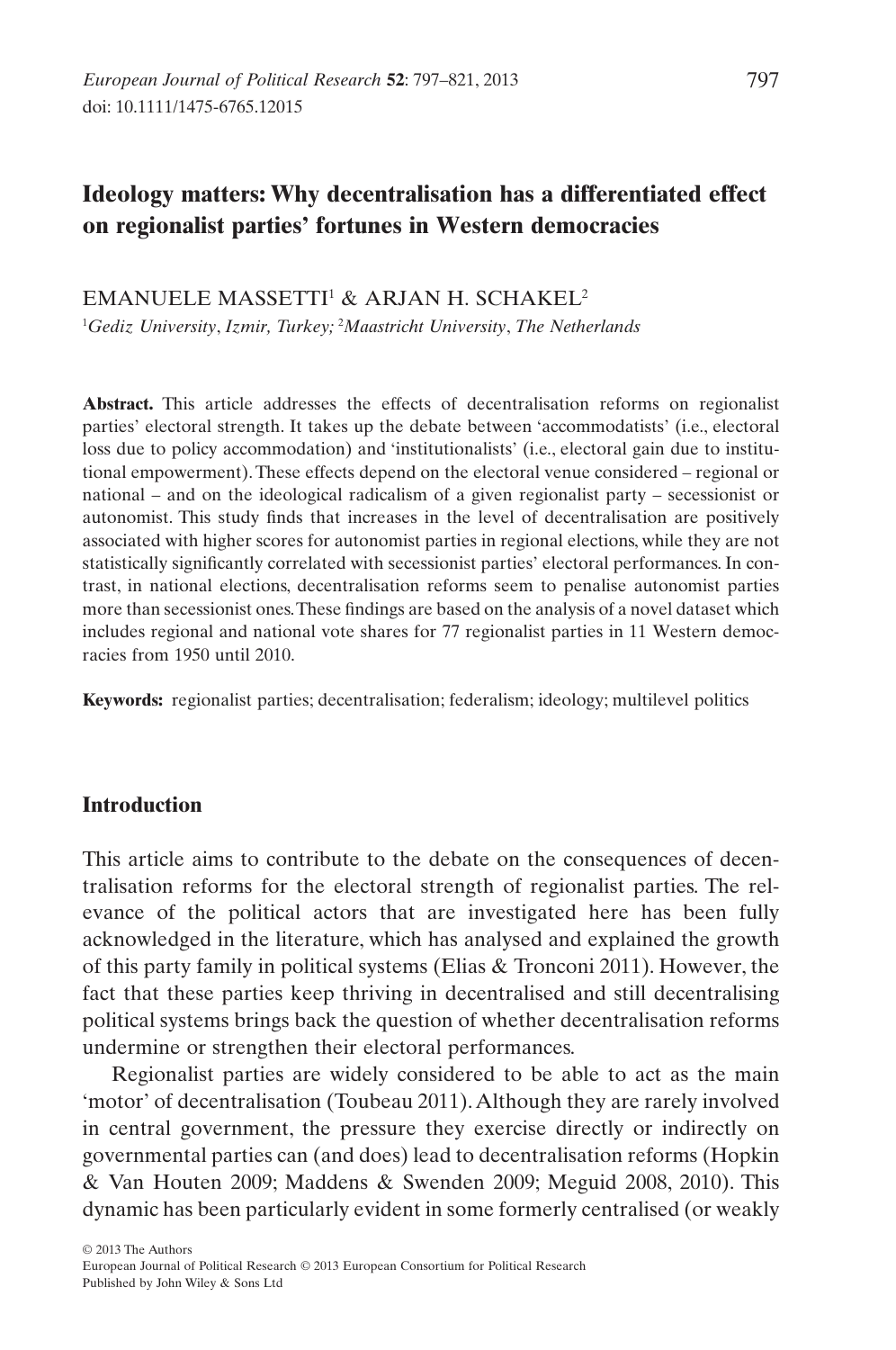decentralised) Western European countries, such as Belgium, Spain, the United Kingdom, Italy and, to a lesser extent, France.<sup>1</sup>

However, even when decentralisation is produced by the strength of regionalist parties in the first place, the intervened institutional change can, in turn, have an independent effect on subsequent regionalist parties' electoral scores.<sup>2</sup> Scholars have recently started to explore the causal relationship from this perspective by looking, for instance, at the effect of the establishment of a regional tier of elected government on the number and electoral strength of regional parties contesting national elections (Brancati 2008) or, more indirectly, on the level of party system's nationalisation (Chhibber & Kollman 2004; Harbers 2010). These studies find that decentralisation leads to more numerous and stronger regional parties. These findings stand in stark contrast with a strand of the literature that highlights the accommodating and electorally undermining effects of regional reform (Levi & Hechter 1985; Rudolph & Thompson 1985; De Winter 2006).This scholarship, indeed, supports the thesis that decentralisation leads to a weakening, or even to the demise, of regionalist parties.

We aim to contribute to this ongoing debate by providing an innovative argument and analysis within the remit of Western democracies. Our argument is that the extent to which regional reforms have an accommodating or invigorating effect on individual regionalist parties depends on the ideological radicalism of these parties – moderate/autonomist or radical/secessionist – and on the electoral venue – national or regional elections. We argue that this interaction between ideological radicalism and electoral arena is based on two aspects: the different level of 'accommodability' of regionalist parties (radical ones being less 'accommodable' than moderate ones), and the different predominant roles of regionalist parties in the two arenas (advocates of selfgovernment at national level versus advocates of self-government and potential governing parties at regional level). In line with our argument, we find radical-secessionist parties being less vulnerable than moderateautonomist ones to regional reforms in national elections; whereas, in regional elections, it is only the latter that benefit from regional reform.

Our analysis draws upon a comprehensive dataset on 77 regionalist parties participating in regional and national elections between 1945 and 2010 in 11 Western democracies. We define them as parties prioritising two main concerns: the achievement of some kind of territorial self-government (De Winter 1998: 204–205); and the administration of regional powers and resources in the exclusive interest of the region (Gomez-Reino et al. 2006: 258).<sup>3</sup>

Our dataset contains two innovative elements. First, we code regionalist parties' level of ideological radicalism in respect to their self-government claim, distinguishing between moderate (autonomist) and radical (secessionist) ones.4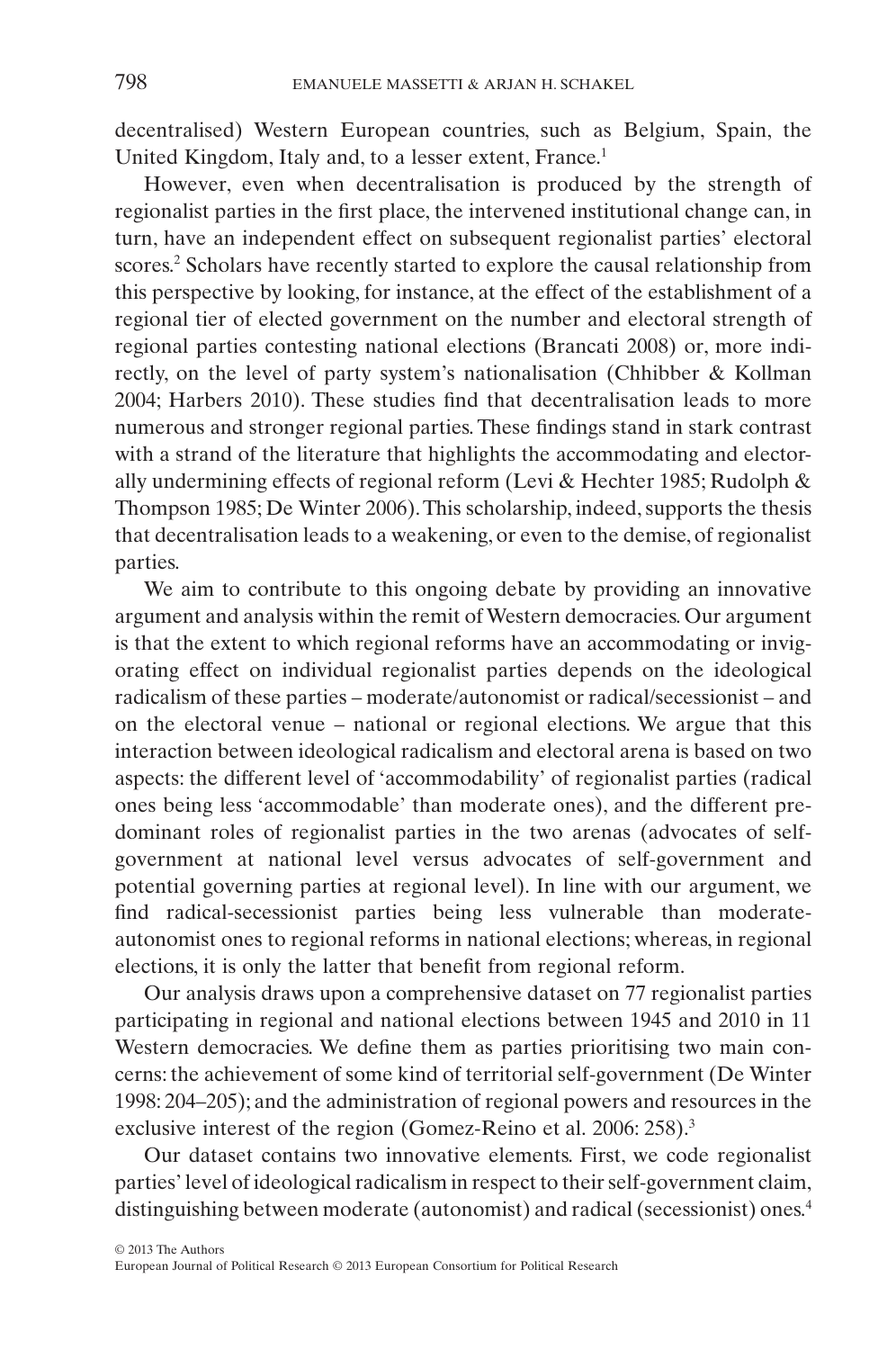We chose this classification precisely because it refers exclusively to the level of institutional self-government demanded by the party without tapping into identity questions. Second, we use a refined measurement of decentralisation, developed by Hooghe et al. (2010), which allows us to treat it as a continuous variable and, therefore, as a process, rather than simply as an event. These two features allow us to adopt a multilevel approach and to analyse individual regionalist parties' electoral scores over time in both regional and national elections and to investigate the putative different effects of decentralisation reforms on regionalist parties at the two levels.

The next section discusses the relevant literature, pointing out competing theses and contradictory empirical results. Then our main argument is introduced, exposing the theoretical framework, some empirical examples and the main hypotheses. The ensuing section presents the data and analysis. Conclusions are drawn in the final section.

# **Decentralisation and regionalist parties' electoral performances: The state of the art**

Traditionally, studies that tried to explain regionalist parties' electoral fate have emphasised the link between territory and social factors, especially the sociocultural, historical and socioeconomic specificities of the region (Rokkan & Urwin 1983; Gourevitch 1979; De Winter & Türsan 1998; Fearon & Van Houten 2002; Sorens 2005).They showed how strong regionalist parties tended to emerge in territories with distinctive identities, based on the presence of a different language, religion, history or socioeconomic fabric *vis à vis* the rest of the state. Within this scholarship, processes of decentralisation were predominantly analysed as consequences of regionalist parties' activities – that is, concrete manifestations of their 'policy success' (De Winter 1998), rather than possible determinants of their electoral success. However, as decentralisation reforms kept on being implemented across a wide range of states, scholars started to inquire about the independent effect that these institutional changes have on regionalist parties' electoral performances. The resulting academic literature has led to the development of two opposing theses, based on competing arguments and contrasting empirical results.

The first thesis, which could be labelled 'loss by accommodation', focuses on the strategic choices of statewide parties and sees regionalist parties as 'the principal victims of accommodation [i.e., decentralisation reforms] efforts' (Rudolph & Thompson 1985: 300). The central idea is that once regionalist parties have achieved all or most of their core objectives, they lose their *raison d'être* and are therefore destined to decline. This thesis has been advanced and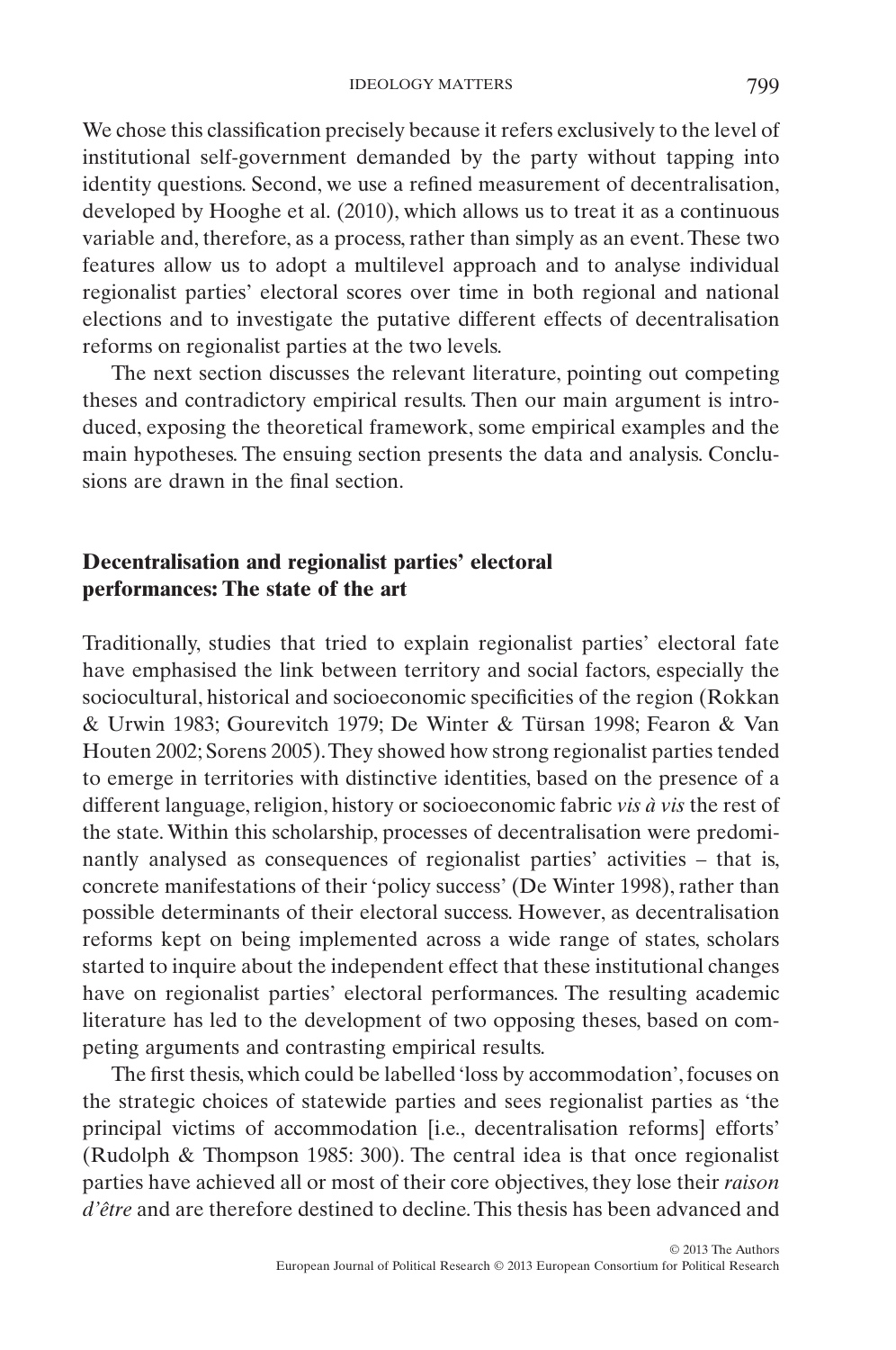supported on the basis of other comparative studies (Levi & Hechter 1985), as well as used to account for regionalist party decline in specific case studies (De Winter 2006). Meguid (2008) has proposed a more refined model to explain under what conditions statewide parties' strategies can have an undermining effect on regionalist parties. She shows empirically how statewide parties adopt pro-decentralisation policies and are willing to implement regional reform in an effort to curb regionalist party strength and to appeal to regionalist party supporters.<sup>5</sup> In addition, recent studies employing extensive datasets, though not explicitly subscribing to the 'loss by accommodation' thesis, have come to the conclusion that decentralisation, in general, does not favour regionalist parties' electoral scores (Lublin 2012). Interestingly, this literature tends to focus on *national* elections.

The second thesis, which could be labelled 'gain by empowerment', subscribes to the presence of an opposite effect to that of the 'loss by accommodation' approach. Decentralisation provides a boost of confidence for regionalist voters and parties and a more favourable institutional environment for the latter to emerge and thrive. Studies focusing on France and the United Kingdom have provided empirical evidence to support this thesis (Schrijver 2006; Meguid 2011). These studies demonstrate that the creation (and the subsequent empowerment) of a regional tier of government results in an increase in the number and electoral strength of regionalist parties. Interestingly, this literature tends to focus on *regional* elections. However, Brancati (2008), who has provided one of the most extensive empirical works on the subject, goes a step further, suggesting that the creation of regional governments has a positive effect on regionalist parties' strength in *national* elections too. For the sake of clarity and comparability of results, it is worth specifying that her empirical analysis goes far beyond Western democracies and does not specifically concern regionalist parties but, rather, all regional political actors.<sup>6</sup> The argument put forward by Brancati is that regional reforms represent an opportunity for new regional parties to form, gain representation and, maybe, get in office at regional level, thus strengthening their organisation and lowering the costs of entry into the national electoral arena. She therefore envisages a self-reinforcing circuit in which good electoral performances at regional level help participation in national elections, and good electoral scores in national elections boost the image of the party in regional elections, entailing further electoral gains (Brancati 2006: 139). Her results confirm this hypothesis, leading her to also draw some implications about the limits of the benefits of decentralisation for prevention of ethno-territorial conflict (Brancati 2008, 2006). Further, albeit indirect, support for this second thesis comes from studies on party system nationalisation. In particular, Chhibber and Kollman (2004) and Harbers (2010), drawing on empirical evidence from different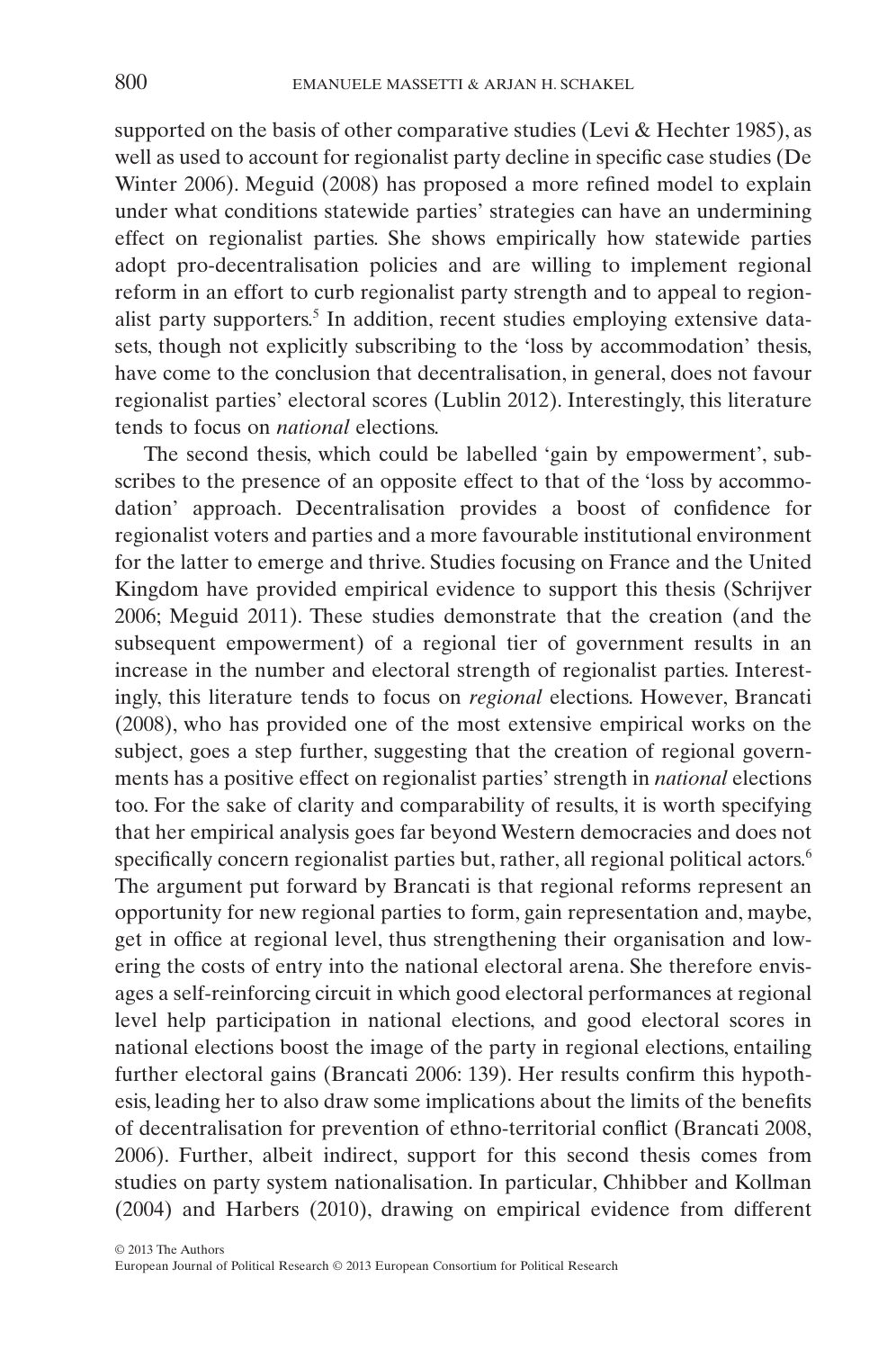(overwhelmingly non-European) countries, found a causal relationship between the level of centralisation (or decentralisation) and the level of nationalisation (or regionalisation) of party systems.As we know that the level of nationalisation of the party system is also influenced, among other things, by the presence and strength of regional parties, these genuinely 'institutionalist' works appear to support the second thesis.

## **Our argument: Bringing in ideology and combining it with electoral venue**

Here we formulate more refined hypotheses which ponder the merits and limits of the theses advanced in previous studies within the empirical scope of Western democracies. We start from the two defining 'missions' of regionalist parties, which represent the two (arguably) main reasons why voters vote for them. First, these parties aim to exert pressure on the state in order to extract transfers of powers from the centre to the periphery (De Winter 1998: 204). The second, more open-ended, mission of regionalist parties is the administration of powers and resources allocated to 'their' region for its wellbeing and in its exclusive interest (Gomez-Reino et al. 2006: 258).

Although there are overlaps between the two missions and the two electoral arenas, it is rather evident that the first mission pertains primarily to the national political/electoral arena.7 In contrast, the second mission pertains to the regional arena. Indeed, due to their (limited) size and their reluctance to enter office at national level (Elias & Tronconi 2011: 353), most regionalist parties only aspire to become parties of government at regional level. Therefore, they tend to be evaluated for their potential governing skills in regional elections; while, in the national arena, they tend to be predominantly evaluated as advocates for self-government. This argument is based on general accumulated evidence that voters are able to make different kinds of judgement in different types of election and, as far as regionalist parties are concerned, that they score systematically better at regional than at national level.<sup>8</sup>

With regard to national elections, we find the 'loss by accommodation' argument more convincing from a theoretical perspective. Decentralisation reforms should, indeed, have a negative independent impact on regionalist party strength since they represent *de facto* a loss (or diminishment) of their first mission. However, we expect this dynamic to be affected by the level of party ideological radicalism. Indeed, the role of ideology in determining regionalist parties' 'susceptibility to accommodation' had already been pointed out in the mid-1980s by Rudolph and Thompson (1985: 293–294). The logic is rather straightforward: if a party has a radical ideological position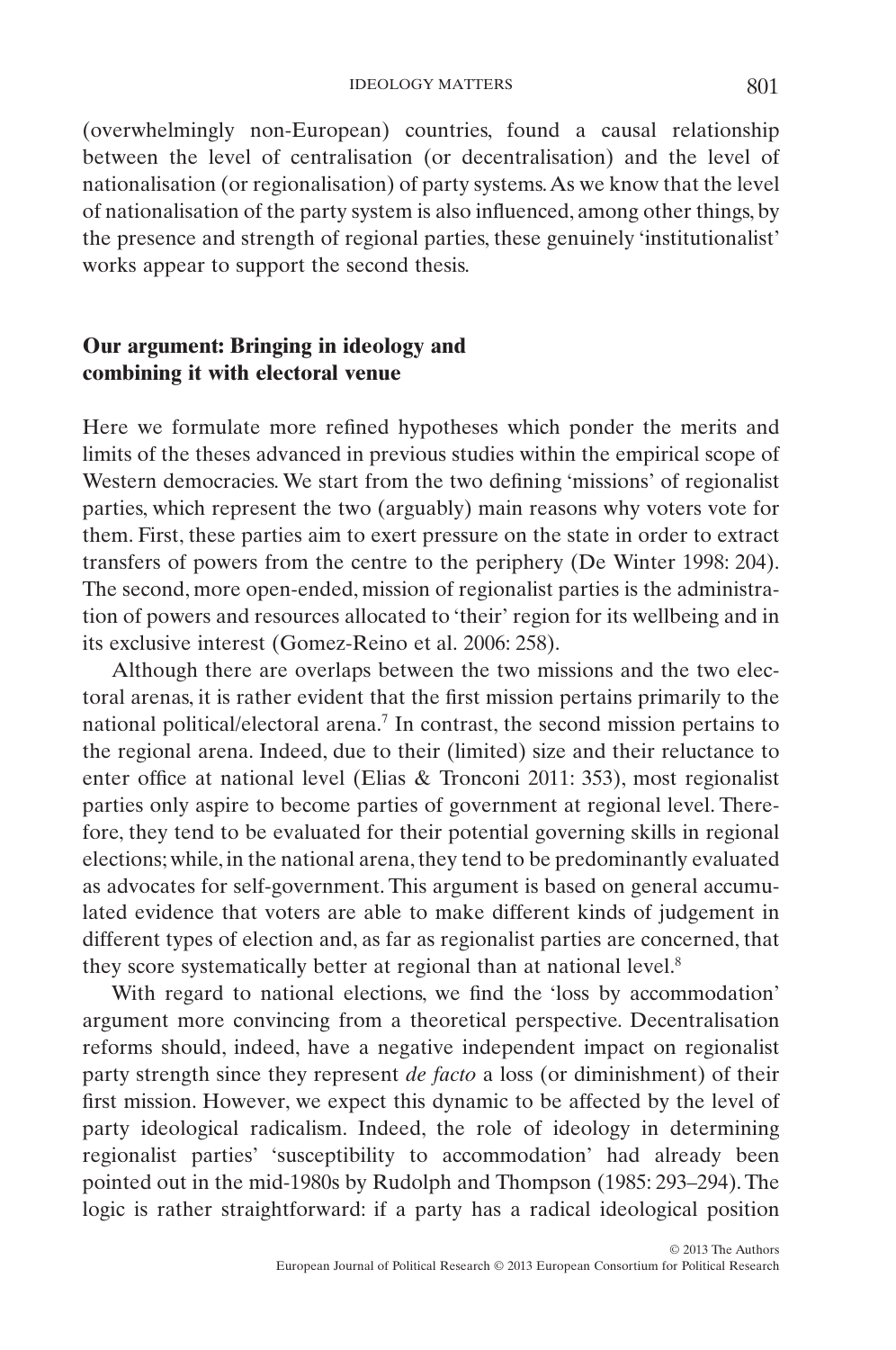|                      | Regional elections | National elections |
|----------------------|--------------------|--------------------|
| Autonomist parties   |                    |                    |
| Secessionist parties |                    |                    |

*Table 1.* Expected impact of an increase in decentralisation on regionalist parties' electoral strength

(secession from the state), decentralisation reforms are more likely to fall well short of its demand/objective and, consequently, the accommodation strategy adopted by statewide parties would result in being less effective. A radical party might lose the support of the more moderate part of its voters, especially if it is the only regionalist party in the region and some voters support it simply as an instrument to obtain more autonomy but without actually wanting secession. Yet, in general, radical regionalist parties are likely to retain most of their electorate. In contrast, if a party adopts a moderate ideological position (autonomy within the state), it is more prone to suffer from a 'loss of mission' or from a 'loss of credibility' *vis à vis* other regionalist parties as a tough advocate of regionalist claims, unless it quickly radicalises its position immediately after (or even before) a new increase in decentralisation has been achieved.This radicalisation strategy is, indeed, very common (especially when there are other regionalist competitors in the same region) and, in time, can lead autonomist parties to defend themselves from the risk of 'accommodation' by becoming secessionist.<sup>9</sup> Therefore, as shown in Table 1, we hypothesise that regional reforms entail bigger losses for autonomist than for secessionist parties in *national* elections.

The case of regionalist parties in Flanders represents a very good example to illustrate the intervening influence of ideology. The dominant regionalist party, Volksunie (VU), was a moderate party which suffered electoral drawbacks after the first important reform of the 1970s and, even more, after the second big reform of the 1990s, which transformed Belgium into a federal state. In the election of 1971, the VU was able to draw 11 per cent of the national vote but its vote share declined to below 6 per cent for the elections held in the 1990s and after the election of 1999 it disappeared from the electoral scene. While De Winter (2006) is right in pointing to the effect of an accommodation strategy, it is worth noting that such a strategy only 'defeated' the Volksunie as this was the most moderate regionalist party in Flanders (or the slowest to radicalise its ideological position). Radical regionalist parties, such as the Vlaams Belang (VB) and, more recently, the Nieuw Vlaamse Alliantie (NVA) were not negatively affected by decentralisation reforms and actually kept thriving. The VB saw its vote share rise from 1.1 per cent in 1978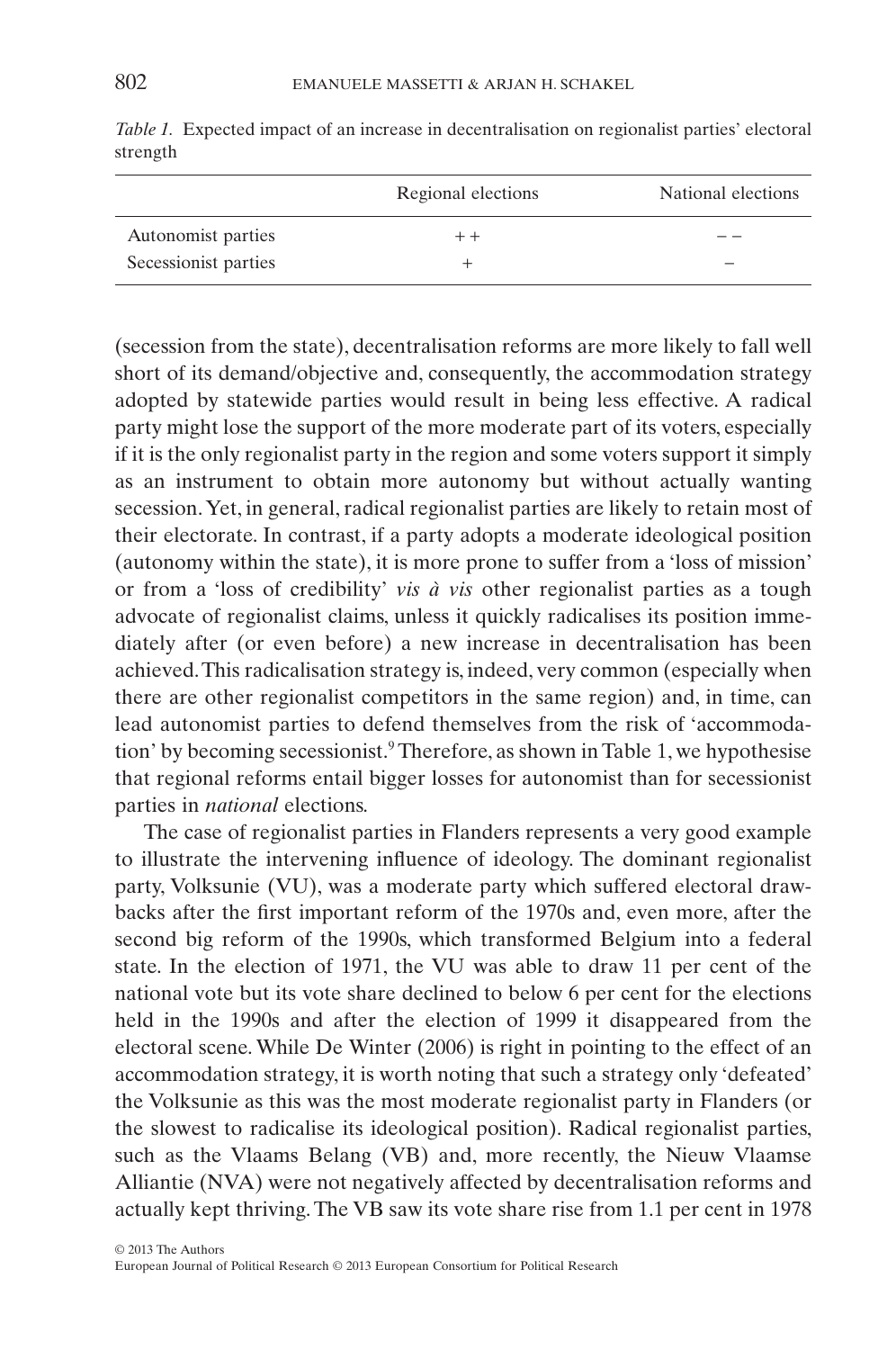to 7.7 per cent in 2010, and the NVA emerged after the second reform, becoming the biggest party in Belgium by 2010, with 17.3 per cent of votes.

We also argue that the debilitating effect of decentralisation reforms on moderate regionalist parties is limited to the national electoral venue. In contrast, subscribing to the 'gain by empowerment' thesis, in regional elections we expect decentralisation reforms to have a positive overall impact on regionalist parties' electoral scores and, we add, a more beneficial impact on moderate regionalist parties than on radical ones (see Table 1). The reason for this has to be found in the second mission of regionalist parties: the competent management of regional powers and resources in the exclusive interest of the region. To be sure, both moderate and radical regionalist parties (and regional parties more in general) can be more credible than the regional branches of statewide parties in claiming to govern the region in its exclusive interest, and both types of regionalist parties are likely to galvanise their electorates in regional elections in the aftermath of successful decentralisation reforms (Meguid 2011).

However, competition in the regional arena not only revolves around selfgovernment claims or the exclusivity of regional interests but, perhaps more importantly, around governing skills and plans on daily politics, beyond the territorial dimension. The image of a 'party of (regional) government', as opposed to that of a 'challenger party', is therefore crucial in a competition where 'valence' matters. This becomes more evident when the powers of the regional institutions have been strengthened further and there is more at stake for voters. Regionalist parties' moderation and closeness to the regional median voter should be expected to represent an advantage in regional elections. This expectation is also based on the fact that, in many cases, radicalism on the territorial and on the left–right dimension tend to go together, resulting in secessionist regionalist parties being further away from the median regional voter (Newman 1997; Montabes-Pereira et al. 2004; Massetti 2009).<sup>10</sup> Empirically, prolonged predominance of moderate over radical regionalist parties in regional elections, even after increases in the level of decentralisation, can be observed in many well known cases of regionalism, such as Corsica, Catalonia, the Basque Country and South Tyrol (Roux 2011; Barberà & Barrio 2006; Perez-Nievas 2006; Pallaver 2006).

#### **Regionalist party dataset**

Our contribution is based on the creation of an original dataset on regionalist parties. We only consider regionalist parties, excluding 'ethnic non-territorial' and 'territorial but not regionalist' parties and independent candidates.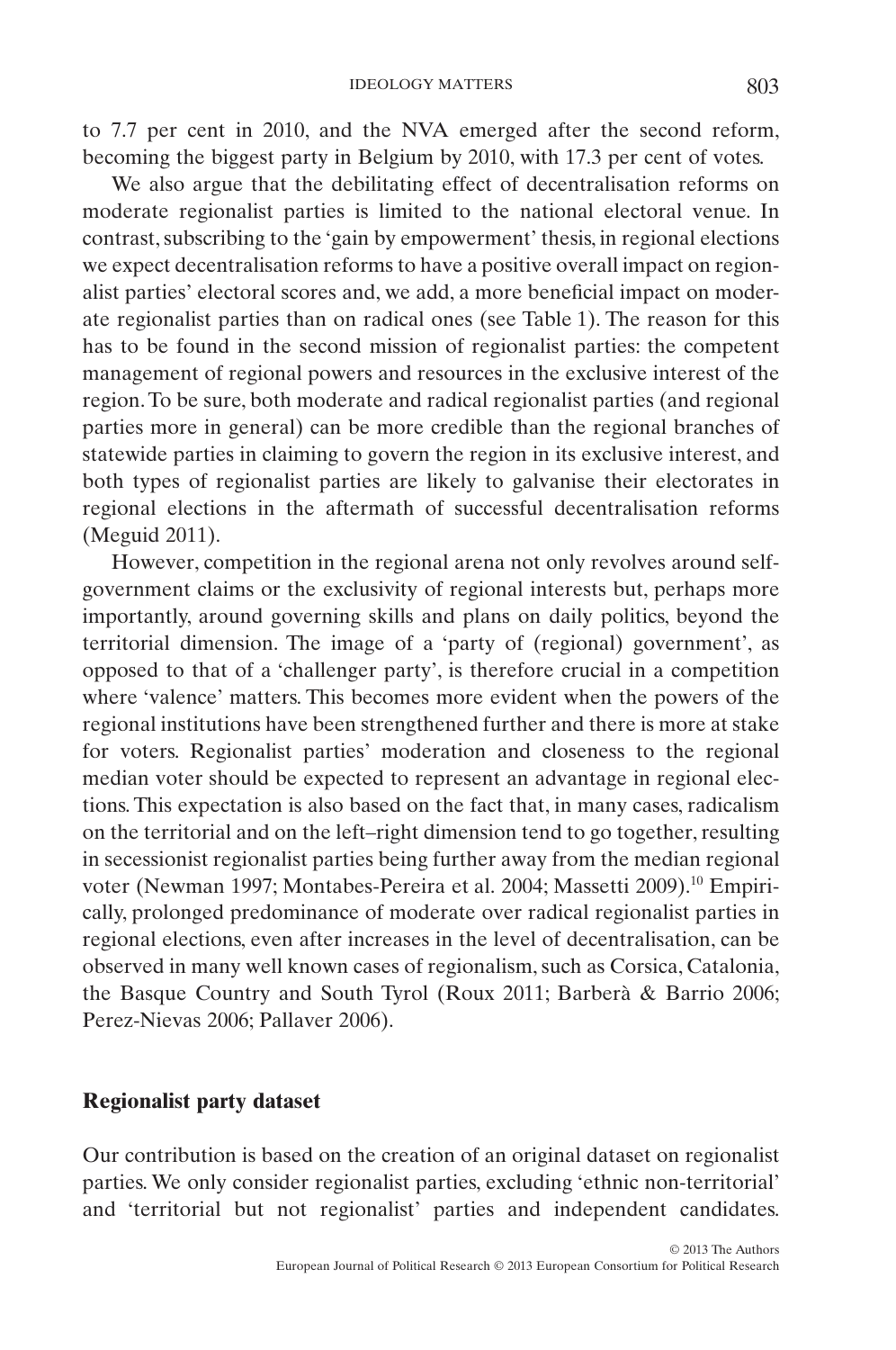Therefore we focus exclusively on those political actors that make demands for more devolution of powers from the centre to the periphery their 'core business'. In addition, we only focus on established Western democracies, where the ethno-regionalist 'struggle' has been conducted almost exclusively in the ballot boxes (Newman 1996).

In order to test our hypotheses laid down in Table 1, we distinguish between *autonomist* regionalist parties as opposed to *secessionist* regionalist parties (*ideology effect*).The former may differ quite a lot in terms of self-government claims (from the mere recognition of their region with very limited powers to demands for strong legislative and fiscal powers), but they all respect the unity of the current state. In contrast, the latter want their region to break away from the current state in order to form a new independent state (or to join another one). We opted for a binary, as opposed to a more fine grained, coding of regionalist parties' ideological radicalism for two main reasons. First, in coding the different parties and the same party across time, we wanted to keep subjective interpretation to a minimum. Second, we wanted to make sure that concepts underlying the coding classes could travel safely across political contexts and we believe that the basic distinction between parties that want some degree of self-government within the state and parties that want the region to break away is understood in the same way in different states and regions.

We have created a dataset that contains 77 regionalist parties which we could classify as autonomist or secessionist. The parties, their ideology and the region in which they compete in are listed in Table A1 in the data appendix (see Note 3).The data appendix also provides details on how we arrived at this dataset. We exclude vote shares for regionalist parties obtained beyond their core region and controversial cases (see data appendix), but we report on robustness of the results when these cases are included (see below). Table 2 provides a summary of regionalist party participation in national and regional elections.

## **Variables and method**

We analyse regional vote shares for regionalist parties obtained in regional and national elections. Our unit of analysis is the electoral strength of a particular party in an election year. We take the natural log of vote shares because there is a high number of small vote shares and relatively few large vote shares which results in a skewed distribution. If we analysed raw vote shares the beta coefficients would be inflated because the few high vote shares act as 'outliers' (see also Tronconi 2009). We track 77 regionalist parties'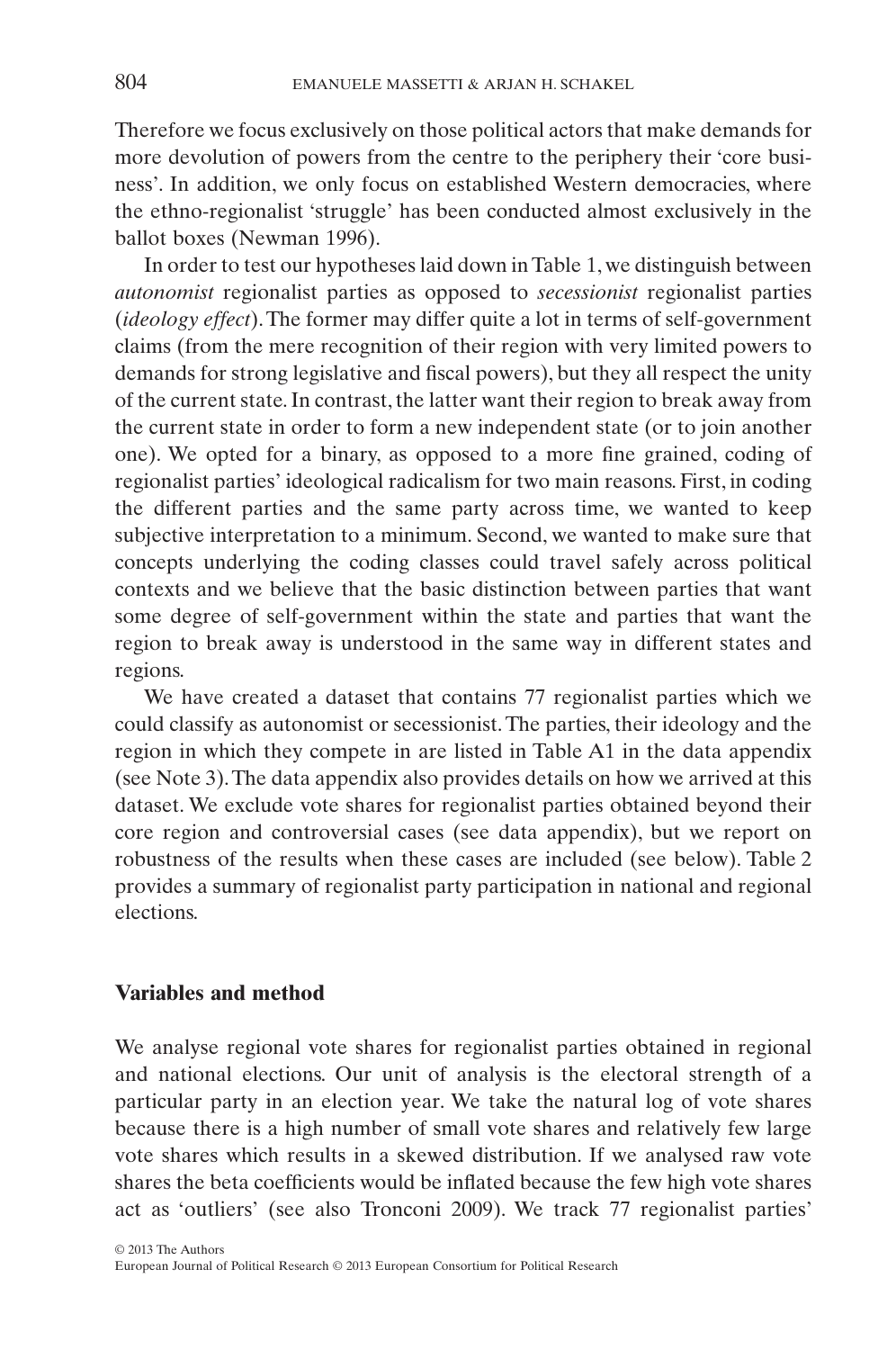|                |       | Regional elections |                          | National elections       | Regional                 | National                                                                                                                                                                                                                                                                                                                                                                         | Regional and          |        |
|----------------|-------|--------------------|--------------------------|--------------------------|--------------------------|----------------------------------------------------------------------------------------------------------------------------------------------------------------------------------------------------------------------------------------------------------------------------------------------------------------------------------------------------------------------------------|-----------------------|--------|
|                | First | Last               | First                    | Last                     | elections only           | elections only                                                                                                                                                                                                                                                                                                                                                                   | elections<br>national | Total  |
| Belgium        | 1974  | 2009               | 1954                     | 2010                     | I                        |                                                                                                                                                                                                                                                                                                                                                                                  |                       |        |
| Canada         | 1944  | 2009               | 1945                     | 2008                     |                          |                                                                                                                                                                                                                                                                                                                                                                                  |                       |        |
| Denmark        | 1945  | 2009               | 1945                     | 2007                     |                          |                                                                                                                                                                                                                                                                                                                                                                                  |                       |        |
| France         | 1982  | 2010               | 1981                     | 2007                     |                          |                                                                                                                                                                                                                                                                                                                                                                                  |                       |        |
| Germany        | 1946  | 2010               | 1949                     | 2009                     | I                        |                                                                                                                                                                                                                                                                                                                                                                                  |                       |        |
| Italy          | 1947  | 2010               | 1946                     | 2008                     |                          |                                                                                                                                                                                                                                                                                                                                                                                  |                       | $^{8}$ |
| Netherlands    | 1966  | 2007               | $\overline{\phantom{a}}$ | $\overline{\phantom{a}}$ |                          |                                                                                                                                                                                                                                                                                                                                                                                  | I                     |        |
| Spain          | 1980  | 2010               | 1977                     | 2008                     |                          | $\overline{\phantom{a}}$                                                                                                                                                                                                                                                                                                                                                         | 23                    | 26     |
| Sweden         | 1998  | 2002               | l                        | I                        |                          | I                                                                                                                                                                                                                                                                                                                                                                                | ı                     |        |
| Switzerland    | 070   | 2007               | 1991                     | 2007                     |                          | I                                                                                                                                                                                                                                                                                                                                                                                |                       |        |
| United Kingdom | 1945  | 2007               | 1945                     | 2010                     | $\overline{\phantom{a}}$ | $\begin{array}{c} \rule{0pt}{2.5ex} \rule{0pt}{2.5ex} \rule{0pt}{2.5ex} \rule{0pt}{2.5ex} \rule{0pt}{2.5ex} \rule{0pt}{2.5ex} \rule{0pt}{2.5ex} \rule{0pt}{2.5ex} \rule{0pt}{2.5ex} \rule{0pt}{2.5ex} \rule{0pt}{2.5ex} \rule{0pt}{2.5ex} \rule{0pt}{2.5ex} \rule{0pt}{2.5ex} \rule{0pt}{2.5ex} \rule{0pt}{2.5ex} \rule{0pt}{2.5ex} \rule{0pt}{2.5ex} \rule{0pt}{2.5ex} \rule{0$ |                       |        |
| Total          |       |                    |                          |                          | $\frac{0}{1}$            | ٣                                                                                                                                                                                                                                                                                                                                                                                | 51                    | 77     |

© 2013 The Authors European Journal of Political Research © 2013 European Consortium for Political Research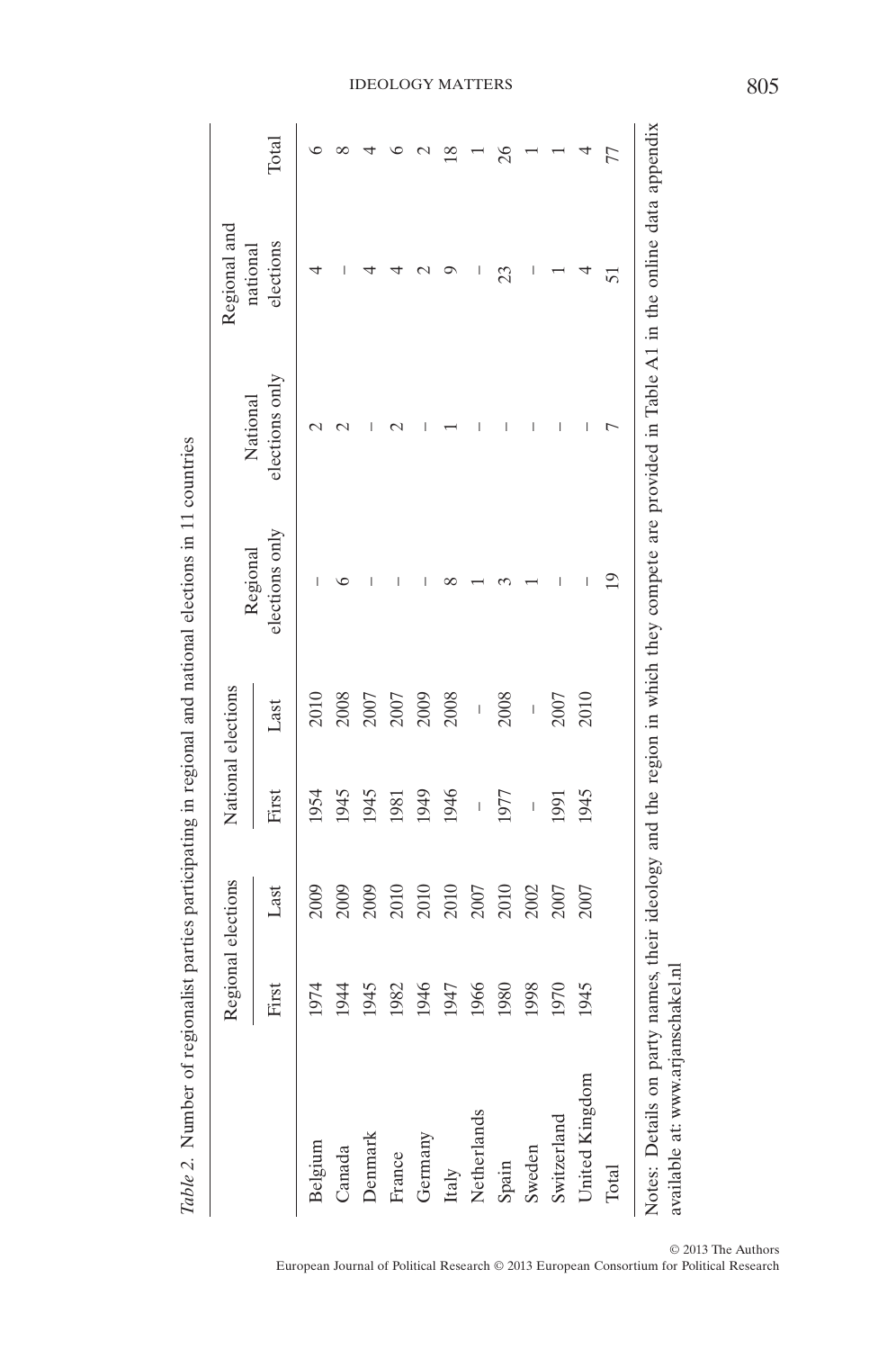electoral success in regional elections from their 'birth' to their 'death', which allows us to observe changes in their electoral strength before and after regional reforms.

Our dataset constitutes a typical cross-section cross-time dataset. Elections and parties are nested within regions, but regions are subsequently clustered within countries. We use multilevel mixed-effect linear regression models to accommodate this feature of the data. We control for autocorrelation between vote shares over time by introducing lagged dependent variables (Beck & Katz 1995; Plümper & Troeger 2007). An additional benefit of introducing lagged dependent variables is that the analysis focuses on *change* in electoral strength rather than the level of vote shares which enhances the fit with our primary interest. A second benefit is that the introduction of a lagged dependent variable also incorporates the effects of other independent variables which may impact on regionalist party success such as ethno-cultural/historical, economic and institutional factors. To the extent that these mostly time-invariant variables matter for the strength of regionalist parties, their effects are captured by introducing a lagged dependent variable (Kittel 1999; Plümper et al. 2005).

We aim to investigate the impact of decentralisation as a process, not as a single event. A particular useful measurement of regional reform over time is the regional authority index (RAI) proposed by Hooghe et al. (2010). This measurement distinguishes between self-rule – authority exercised by a regional government over those who live in the region – and shared rule – authority exercised by a regional government or its representatives in the country as a whole.

We use yearly scores at the regional level, as we are interested in the effect of change in regional authority on regionalist party vote shares. In addition, to circumvent endogeneity to the largest extent possible, we are interested in changes in regionalist party vote shares *after* regional reform. Therefore, a *cumulative change* variable of the RAI is included in the models. The measurement starts with the introduction of national or regional elections. This means that in the case of regional elections only those regional reforms are considered which took place after the introduction of regional elections. To explore the conditional effect of regional reform according to the ideology of the regionalist party we interact the cumulative change in RAI scores with an ideology dummy  $(1 = \frac{1}{1 - \frac{1}{1 - \frac{1}{1 - \frac{1}{1 - \frac{1}{1 - \frac{1}{1 - \frac{1}{1 - \frac{1}{1 - \frac{1}{1 - \frac{1}{1 - \frac{1}{1 - \frac{1}{1 - \frac{1}{1 - \frac{1}{1 - \frac{1}{1 - \frac{1}{1 - \frac{1}{1 - \frac{1}{1 - \frac{1}{1 - \frac{1}{1 - \frac{1}{1 - \frac{1}{1 - \frac{1}{1 - \frac{1}{1 - \frac{1}{1 - \frac{1}{1 - \frac{1}{1 - \frac{1}{1 - \frac{1}{1$ 

Regionalist parties may face competition on decentralisation both from other regionalist parties and from statewide parties which try and tailor their message to regional politics (Hopkin 2003; Thorlakson 2009; Fabre 2011). Therefore, we expect that regionalist party strength weakens when competition by other regionalist parties intensifies, but also when statewide parties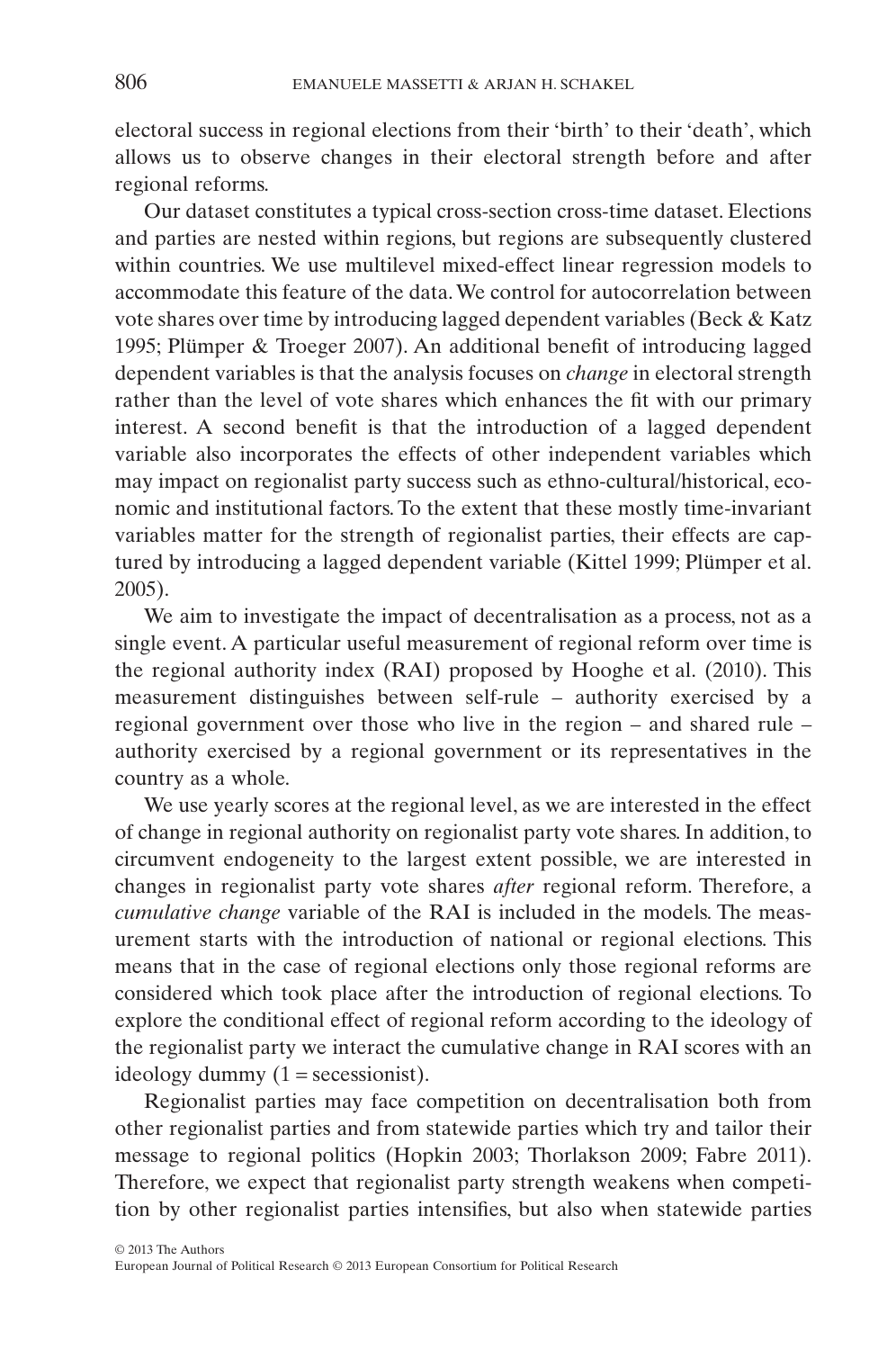adopt and stress pro-decentralisation positions. We include a regionalist party competition variable which is operationalised by subtracting the vote share for a particular regionalist party from the total regionalist party vote share in the election.When multiple regionalist parties compete for the regional electorate, the electoral scores of a given regionalist party shrinks according to the electoral strength of its regionalist competitors. Statewide party competition is measured with the use of party manifesto data (Volkens et al. 2010). We take the percentage of quasi-sentences devoted to decentralisation in all party manifestoes for national elections, weight them by party size and sum them to get an overall score reflecting salience with regard to decentralisation.

To accommodate spill-over effects of electoral success we include the vote shares obtained by the regionalist party in the previous national elections when we analyse vote shares for regional elections. Similarly, we include the vote shares obtained in the previous regional election when we analyse national vote shares (scores are set at zero when there is no previous regional election). The latter variable also captures the 'springboard' effect, which describes how electoral success in the regional electoral arena may lower the entry costs for participating in national elections. Table A2 in the data appendix provides descriptive statistics for the dependent and independent variables.

The findings presented in this article have been subject to several robustness checks which we report upon in notes at the end of the article. First, we estimated fixed effects models. These kinds of models include party dummies which account for unobserved country, region and party-specific effects and one focuses solely on change in vote shares over time. Second, we run models in which we exclude, respectively, regionalist parties from Belgium, Canada, Italy, Spain or the United Kingdom. As can be seen in Table 2, the dataset (heavily) relies on the regionalist parties vote shares obtained in these countries. Third, we run models whereby we include vote shares obtained beyond the core region and for controversial cases (see the data appendix).

#### **Results**

Figure 1 displays average regionalist party strength for five decades, differentiated for national and regional elections and for autonomist and secessionist parties. The averages are obtained by dividing the total sum of vote shares by the total number of elections held in the regions. For every decade, regionalist parties obtain more votes in regional than in national elections except for the 1970s and 1990s. In addition, autonomist party vote shares are higher than those for secessionist parties. Although regionalist parties have been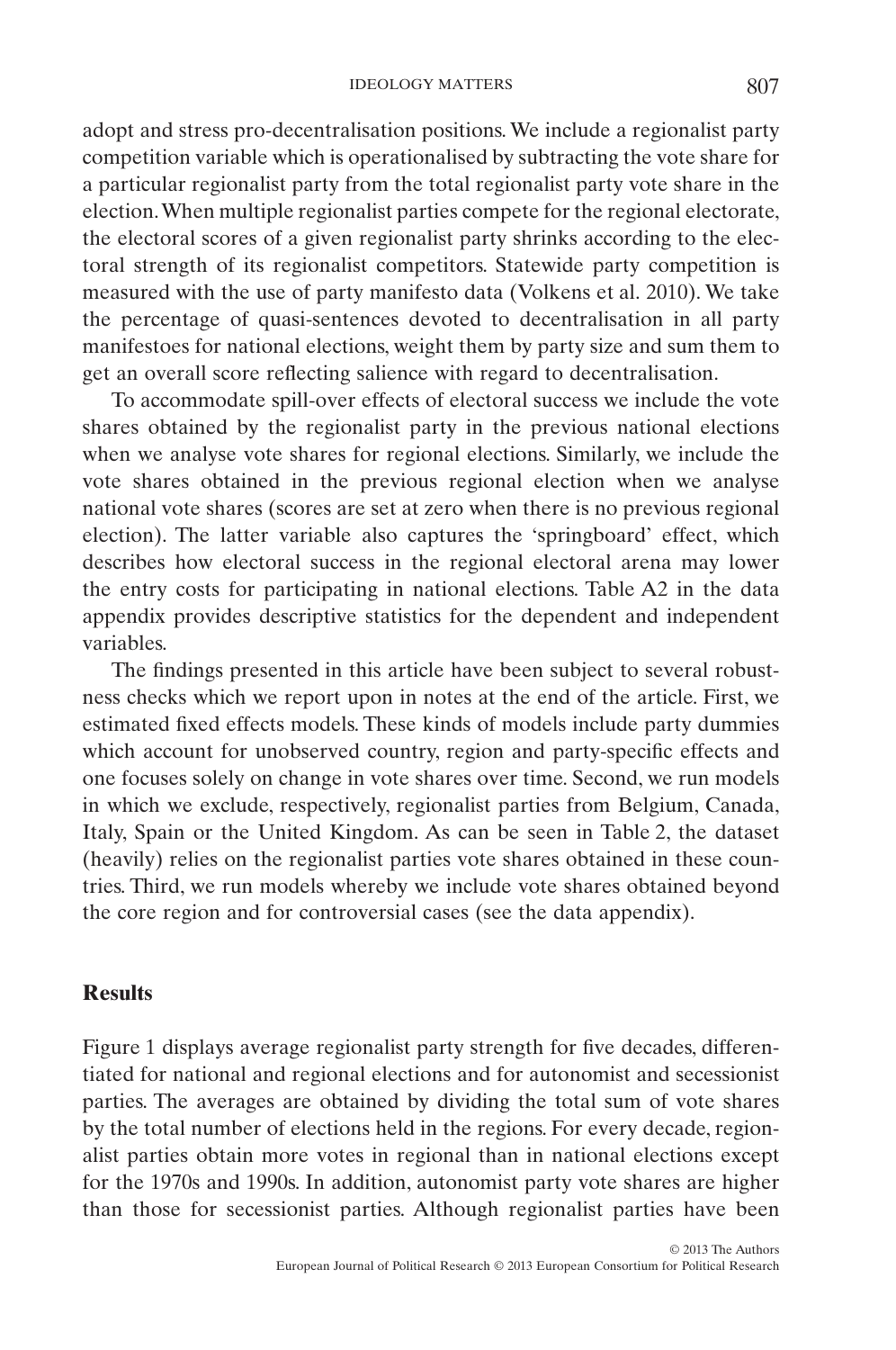



Note: Shown are the average vote shares for autonomist and secessionist regionalist parties in regional and national elections per decade.The averages are obtained by dividing the sum of vote shares by the total number of elections held in the regions. In Spain, democratic national elections were re-introduced in the 1970s. Regional elections were introduced at later dates in Italy (*regioni a statuto ordinario*) and Sweden (in the 1970s), Spain and France (in the 1980s), and Belgium, Germany (Eastern Länder) and the United Kingdom (in the 1990s).

competing in national elections since the 1950s, they have increased their vote shares considerably since the 1970s. For regional elections, we observe a U-shaped curve: declining vote shares until the 1970s but increasing thereafter.

Given that regional reform has been mostly uniformly positive since the 1970s (Marks et al. 2010), the pattern in Figure 1 suggests that regionalist parties benefit from decentralisation. Indeed, the sum of vote shares has been increasing since the 1950s in national elections and since the 1970s for regional elections. However, we may also detect an ideology effect. For autonomist parties we see a (small) decline in the 1990s for regional elections and a (large) decline in the 2000s for national elections, whereas secessionist parties continue to grow sharply in both types of elections. The decline in vote share for autonomist parties is especially sharp in national elections, which is in line with our hypotheses.

The relationship between regional reform and regionalist party strength is further explored in Figure 2, in which we plot average regionalist party vote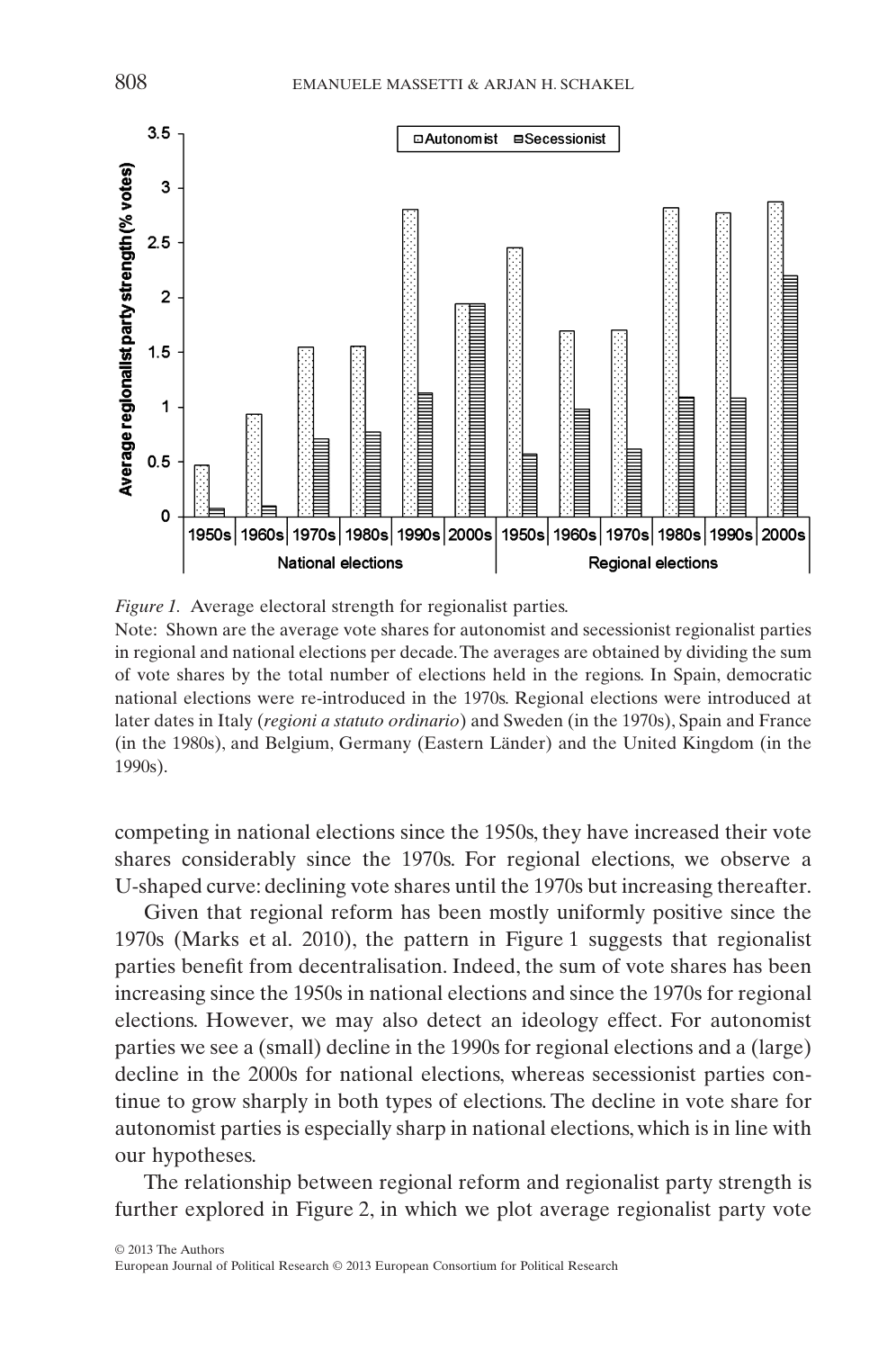

*Figure 2.* Average regionalist party strength before and after regional reform. Note: The figure displays average regionalist party strength before and after regional reform –defined as a change in regional authority index (RAI) score – for autonomist and secessionist parties. An asterisk indicates that the difference in party strength before and after reform is statistically significant (t-test with unequal variances;  $p < 0.05$ ).

shares before and after regional reform. The difference from Figure 1 is that we divide the total sum of vote shares by the number of regional elections in which regionalist parties participate instead of the total number of regional elections being held.

Figure 2 clearly suggests an appeasing effect of decentralisation. The average vote share in national elections is lower for both autonomist and secessionist parties after regional reform. In addition, the decline in vote share for autonomist parties is almost twice as large (9.3 per cent) than the reduction in vote share for secessionist parties (5.4 per cent). This supports the 'loss by accommodation' hypothesis but moderate parties are more subject to the accommodating effects of decentralisation than radical parties.

Average party strength in regional elections does not change after regional reform for autonomist parties but secessionist parties are clearly confronted with a decline of 6.9 per cent in vote share. This finding partly supports the 'gain by empowerment' hypothesis. We hypothesised that, in regional elections, decentralisation should mainly benefit autonomist parties. It does, but the findings suggest that the benefit does not translate into increasing vote shares but rather entails prevention of a loss in vote share.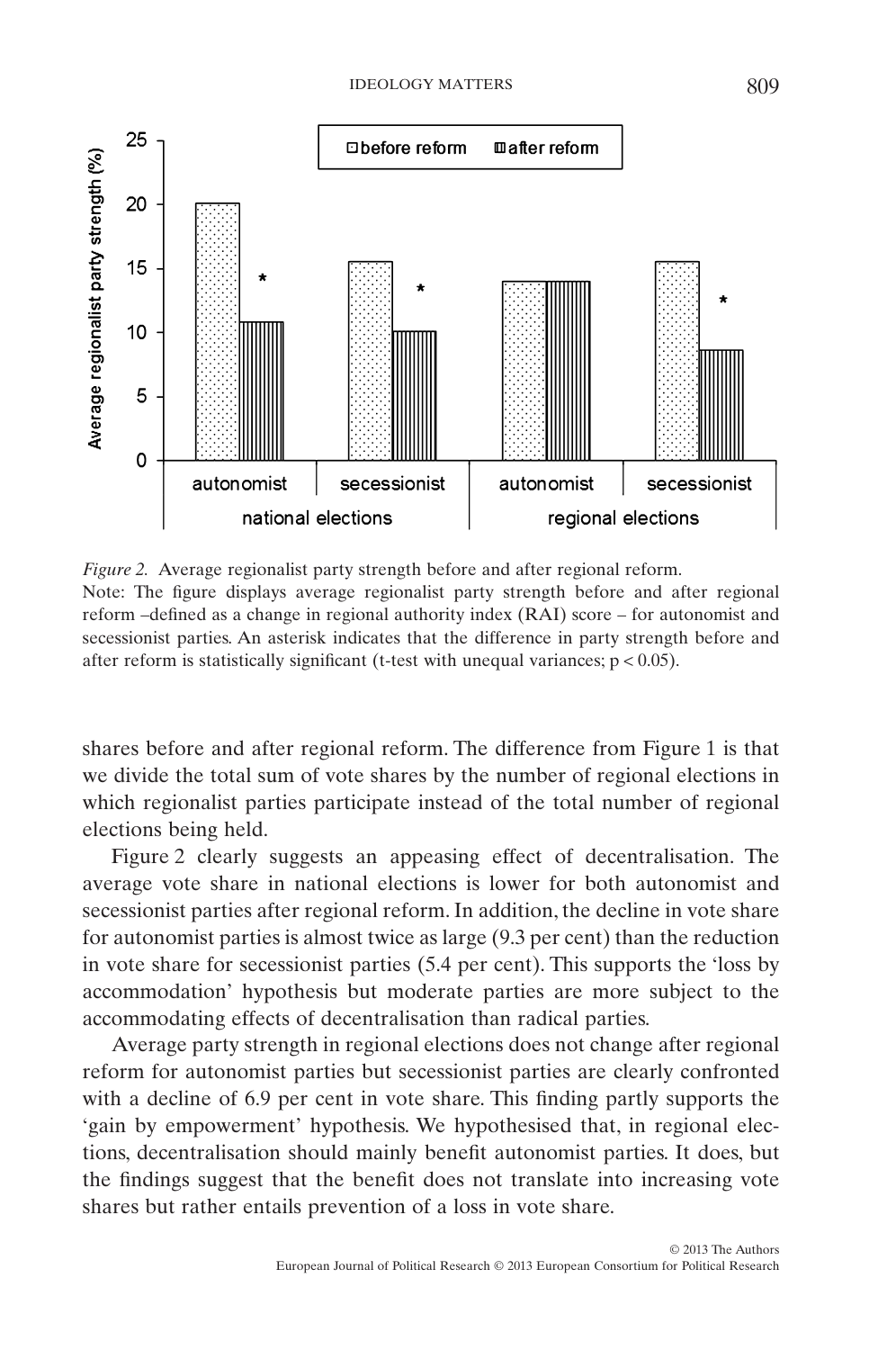To explore the relationship between regional reform and regionalist party electoral strength more systematically, we present the results of multilevel mixed-effect linear regression models in Table 3. Models 1 through 3 report the results for national elections. First we estimate a model which includes our variables of main interest.The second model includes controls, and in the third model we analyse parties which participate in regional and national elections (thus excluding parties participating in national elections only).<sup>11</sup> The regional reform variable is statistically significant and negatively correlated with changes in regionalist party votes shares. This supports the notion that decentralisation reforms do accommodate regionalist parties. The interaction between the ideology dummy  $(1 = \frac{1}{1 - e^{-\frac{1}{2}}}$  and the regional reform variable is statistically significant and, as expected, positively correlated with changes in regionalist party strength.The magnitude of the beta coefficient for the interaction variable is not sufficiently high to compensate for the accommodating effect of the regional reform variable. The results support our hypothesis that radical parties are also appeased by regional reforms, but less than moderate parties.<sup>12</sup>

The results for regional elections are reported in models 4 through 6.Again, we first estimate a model which includes our variables of main interest (model 4). The fifth model includes controls and in the sixth model we analyse parties which participate in regional and national elections (thus excluding parties participating in regional elections only). In line with our hypotheses, the sign of the beta coefficients for the regional reform and the interaction variable changes.13 This means that decentralisation is associated with an increase in average regionalist party strength in regional elections but the interaction variable reveals that secessionist parties may actually be confronted with a decline in average vote share after regional reform. However, further analysis on the interaction effect, according to the advice by Brambor et al. (2006), shows that the result for secessionist parties does not reach statistical significance at the 5 per cent level.

In order to explore the magnitude of the effect of regional reform, we plot changes in regionalist party vote share after regional reform in Figures 3 (national elections) and 4 (regional elections).We display the effect of regional reform by calculating change in vote share going from one standard deviation below the mean to one standard deviation above the mean of the cumulative change in RAI score variable. The estimates are based on the results of, respectively, model 2 and model 4 (the constant is included).

In national elections when no regional reform has occurred, average change in vote share is about 3.5 percentage points. With every one-point increase in regional authority, the average change in vote share declines by 0.2 percentage points for autonomist parties but only by 0.1 percentage points for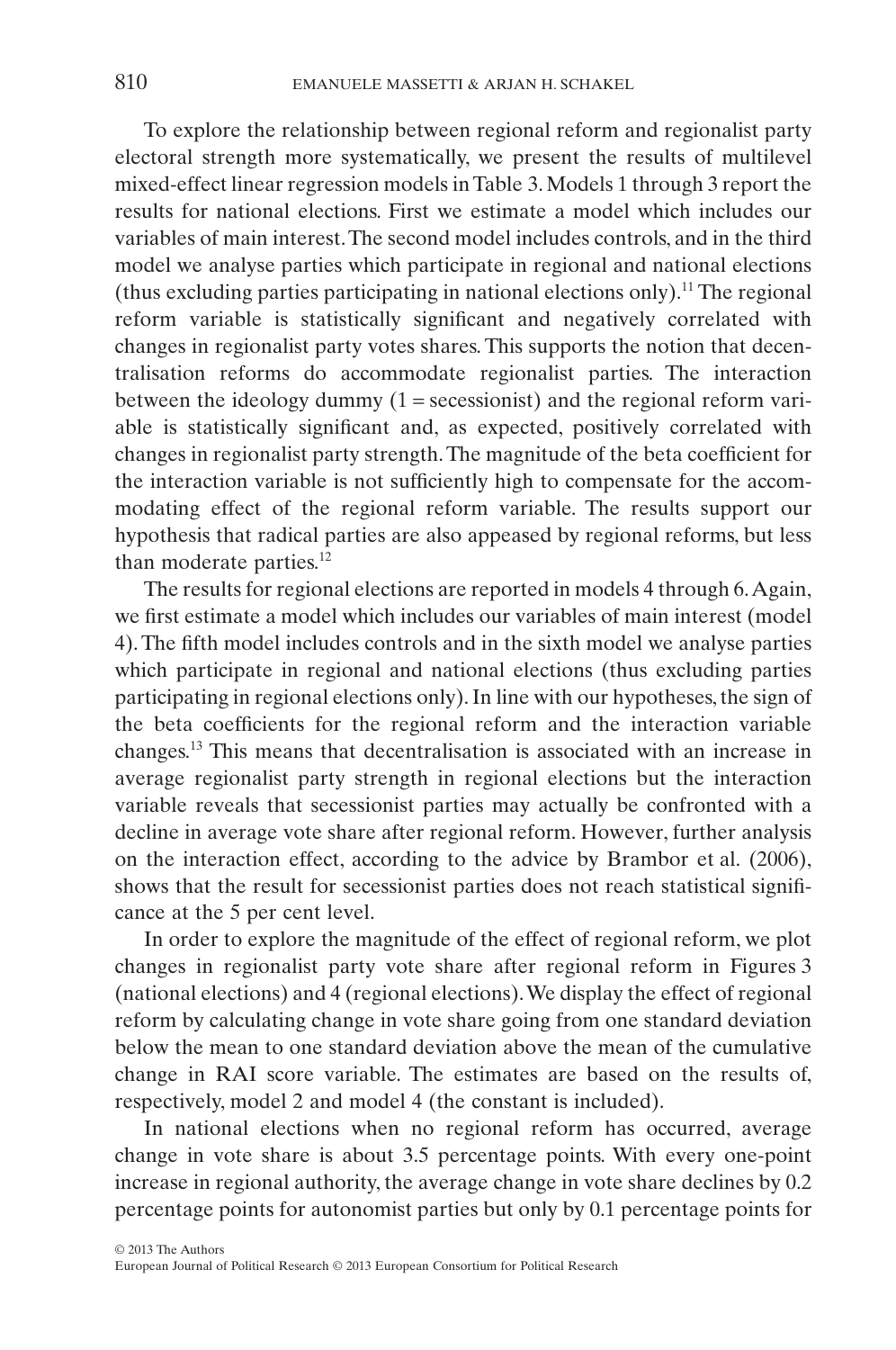|                                                                                                                                                                                                                                                                                                                                        |                    | National elections                      |                                    |                   | Regional elections                                                      |                                                                                                                              |
|----------------------------------------------------------------------------------------------------------------------------------------------------------------------------------------------------------------------------------------------------------------------------------------------------------------------------------------|--------------------|-----------------------------------------|------------------------------------|-------------------|-------------------------------------------------------------------------|------------------------------------------------------------------------------------------------------------------------------|
|                                                                                                                                                                                                                                                                                                                                        | Model 1            | Model 2                                 | Model 3                            | Model 4           | Model 5                                                                 | Model 6                                                                                                                      |
| Lagged dependent variable                                                                                                                                                                                                                                                                                                              | $0.443**$ (0.034)  | $0.346**$ (0.039)                       | $0.264**$ (0.047)                  | $0.194**$ (0.030) | $0.069*(0.028)$                                                         | $0.078*(0.032)$                                                                                                              |
| (Regional Authority Index)<br>Cumulative change RAI                                                                                                                                                                                                                                                                                    | $-0.050**$ (0.010) | $(01000)**8800000$ (0.000;0)            |                                    | $0.043*(0.021)$   | $0.095**$ (0.019)                                                       | $0.072**$ (0.018)                                                                                                            |
| (seconds)<br>Ideology dummy                                                                                                                                                                                                                                                                                                            | $-0.355*(0.159)$   | $-0.002(0.128)$                         | $-0.049(0.160)$                    | $-0.022(0.147)$   | 0.156(0.134)                                                            | $0.259*(0.121)$                                                                                                              |
| and cumulative change RAI<br>Interaction ideology dummy                                                                                                                                                                                                                                                                                | $0.050**$ (0.015)  | $0.036**$ (0.014)                       |                                    |                   | $(0.035*(0.035*(-0.12410)(0.045)) - (0.1240*(0.046)) - (0.045)(0.046))$ |                                                                                                                              |
| regional<br>Vote share previous<br>national election                                                                                                                                                                                                                                                                                   |                    | $0.032**$ (0.005)                       | $0.047**$ (0.006)                  |                   | $0.025**$ (0.004)                                                       | $0.040**$ (0.004)                                                                                                            |
| Regionalist party competition<br>Statewide party competition                                                                                                                                                                                                                                                                           |                    | $-0.020**$ (0.004)<br>$0.080**$ (0.032) | $-0.015**$ (0.004)<br>0.038(0.038) |                   | $-0.037**$ (0.003) $-0.017**$ (0.004)<br>$-0.026(0.026)$                | $-0.097**$ (0.028)                                                                                                           |
| Constant                                                                                                                                                                                                                                                                                                                               | $1.491***$         | 1.292**                                 | $1.198***$                         | 1.659**           | 1.943**                                                                 | 1.974 **                                                                                                                     |
| Log restricted likelihood                                                                                                                                                                                                                                                                                                              | $-642$             | $-624$                                  | $-431$                             | $-571$            | $-509$                                                                  | $-232$                                                                                                                       |
| $Chi^2$                                                                                                                                                                                                                                                                                                                                | $203**$            | 463**                                   | 425 **                             | $57**$            | 294**                                                                   | $278**$                                                                                                                      |
| Number of observations                                                                                                                                                                                                                                                                                                                 | 508                | 508                                     | 375                                | 499               | 499                                                                     | 299                                                                                                                          |
| Number of parties                                                                                                                                                                                                                                                                                                                      | 65                 | 65                                      | $\mathcal{O}$                      | 85                | 85                                                                      | 58                                                                                                                           |
| Number of regions                                                                                                                                                                                                                                                                                                                      | 43                 | 43                                      | $\overline{41}$                    | 47                | 47                                                                      | 38                                                                                                                           |
| Number of countries                                                                                                                                                                                                                                                                                                                    | Ó                  | ⊝                                       | ${}^{\circ}$                       | $\Xi$             | $\Box$                                                                  | $^{\circ}$                                                                                                                   |
| Notes: ** $p < 0.05$ ; *** $p < 0.01$ . Shown are the results of a multilevel mixed-effect linear regression for the electoral strength (natural log of<br>regional vote share) of regionalist parties in national and regional elections. Standard errors are shown in parentheses. The number of parties is<br>higher than displayed |                    |                                         |                                    |                   |                                                                         | in Table 2 because those participating in more than one region are treated as separate parties in the analysis. Models 3 and |
| 6 include parties which participate in regional and national elections.                                                                                                                                                                                                                                                                |                    |                                         |                                    |                   |                                                                         |                                                                                                                              |

Table 3. Regionalist party strength in national and regional elections *Table 3.* Regionalist party strength in national and regional elections

© 2013 The Authors

European Journal of Political Research © 2013 European Consortium for Political Research

IDEOLOGY MATTERS 811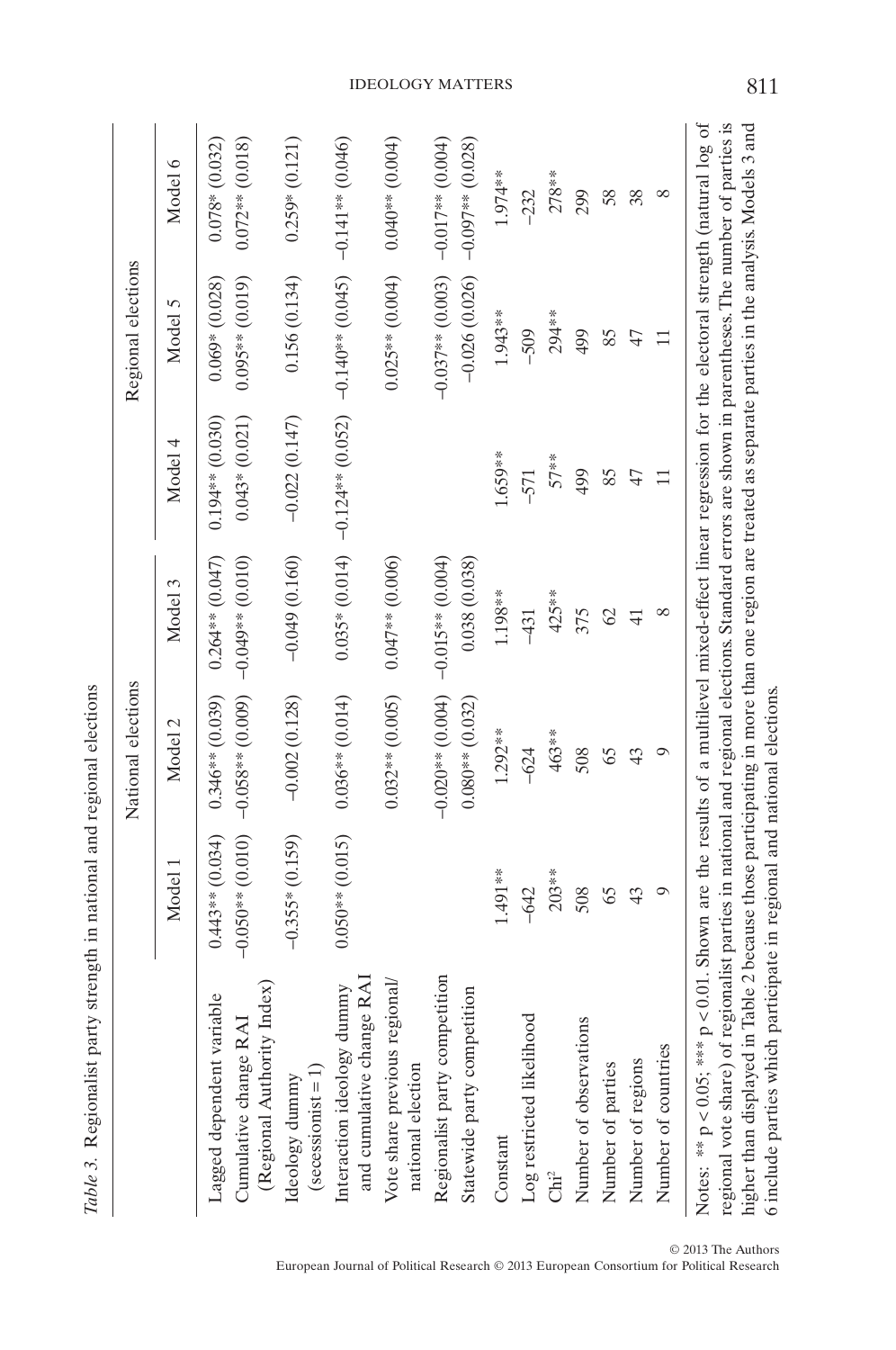

*Figure 3.* Regionalist party vote share changes in national elections for autonomist and secessionist parties in response to changes in regional authority.

Note: The figure displays changes in vote shares for autonomist and secessionist parties in national elections per one-point increase on the Regional Authority Index.The change from 0 to 14 points reflects going from one standard deviation below the mean to one standard deviation above the mean. Estimates are based upon the estimates for model 2 in Table 3. The constant is included in the estimates.

secessionist parties. Moving on the variable change in regional authority from one standard deviation below the mean to one standard deviation above the mean leads to a total reduction in average change in vote share of 2 percentage points and 1 percentage point for, respectively, autonomist and secessionist parties. In regional elections, average change in vote share is about 5.5 percentage points when no regional reform has occurred. Change in RAI scores are much lower than those observed for national elections because now we only incorporate regional reform which has taken place after the introduction of regional elections.

Another difference is that centralisation (negative regional reform) is incorporated since average change in regional authority equals to 1.2 RAI score with a standard deviation of 2.2 points. Autonomist parties seem to benefit from regional reform and they increase their average change in vote share from 4.8 to 7.8 per cent. In contrast, secessionist parties' average change in vote share declines by 1.1 percentage points (from 5.6 to 4.5 per cent). Figure 3 also suggests that centralisation benefits secessionist parties more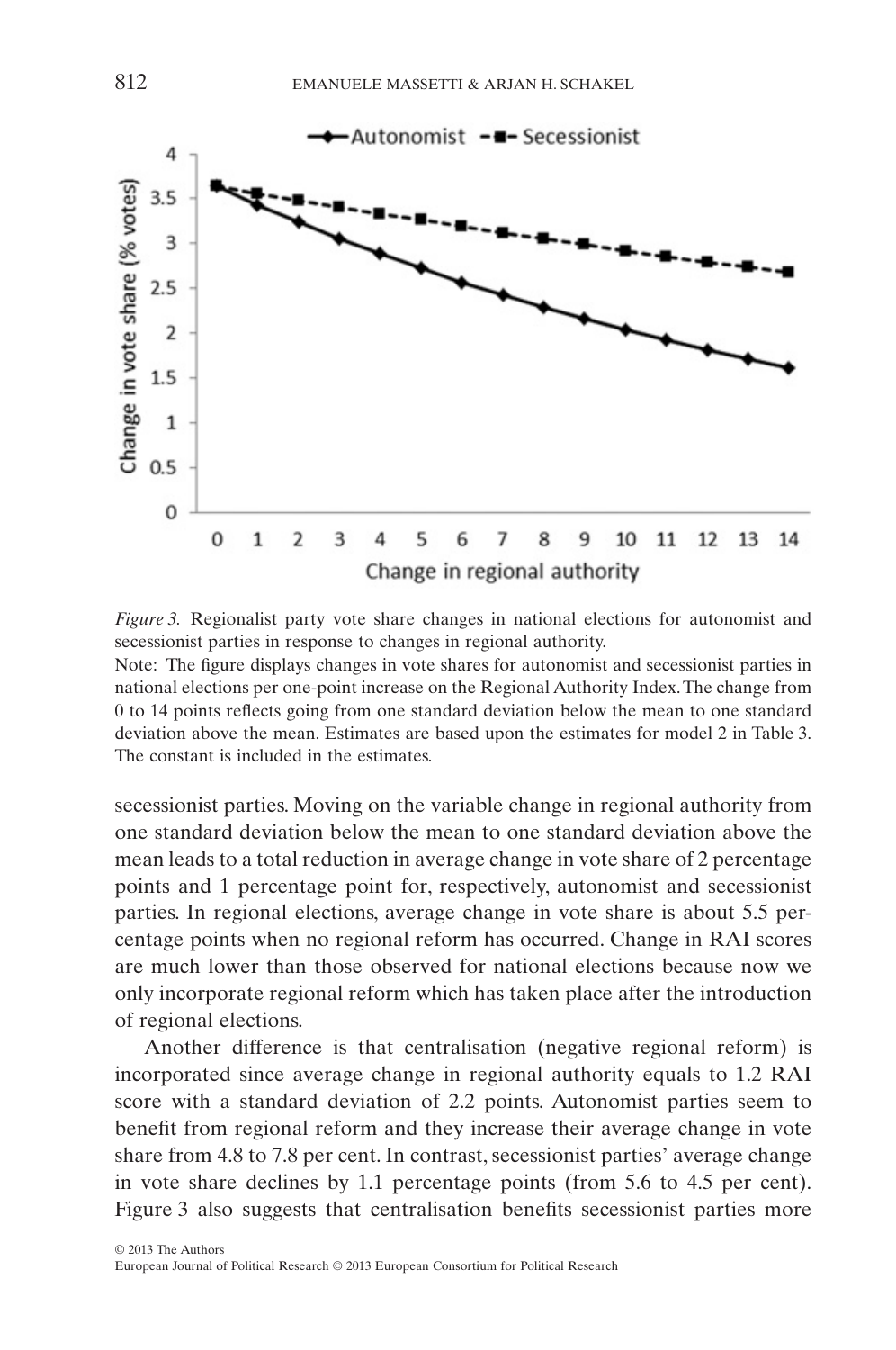



Note: The figure displays changes in vote shares for autonomist and secessionist parties in regional elections when the scores on the Regional Authority Index increase or decrease. The change from  $-1$  to  $+2.5$  points reflects going from one standard deviation below the mean to one standard deviation above the mean. Estimates are based upon the estimates for model 5 in Table 3. The constant is included in the estimates.

than autonomist parties.We have only two regions in our dataset which underwent centralisation (Corsica and Trentino-Alto Adige), and one may question whether the findings for decentralisation also hold in reverse for centralisation; therefore we are cautious to make too much of this finding.

Turning to the control variables we can observe that, as anticipated, competition from other regionalist parties leads to weaker electoral performances. In contrast to our expectations, the statewide party competition variable is positively associated with changes in regionalist party strength in national elections. Clearly, statewide parties respond to strong regionalist parties by devoting more attention to the decentralisation issue in their manifestoes but, as suggested by Meguid (2008), the fact that statewide parties contribute to increasing the saliency of decentralisation reforms in the political debate could benefit – not undermine – regionalist parties.

The vote share received in a previous regional (or national, when regional elections are concerned) election is positive and statistically significant. This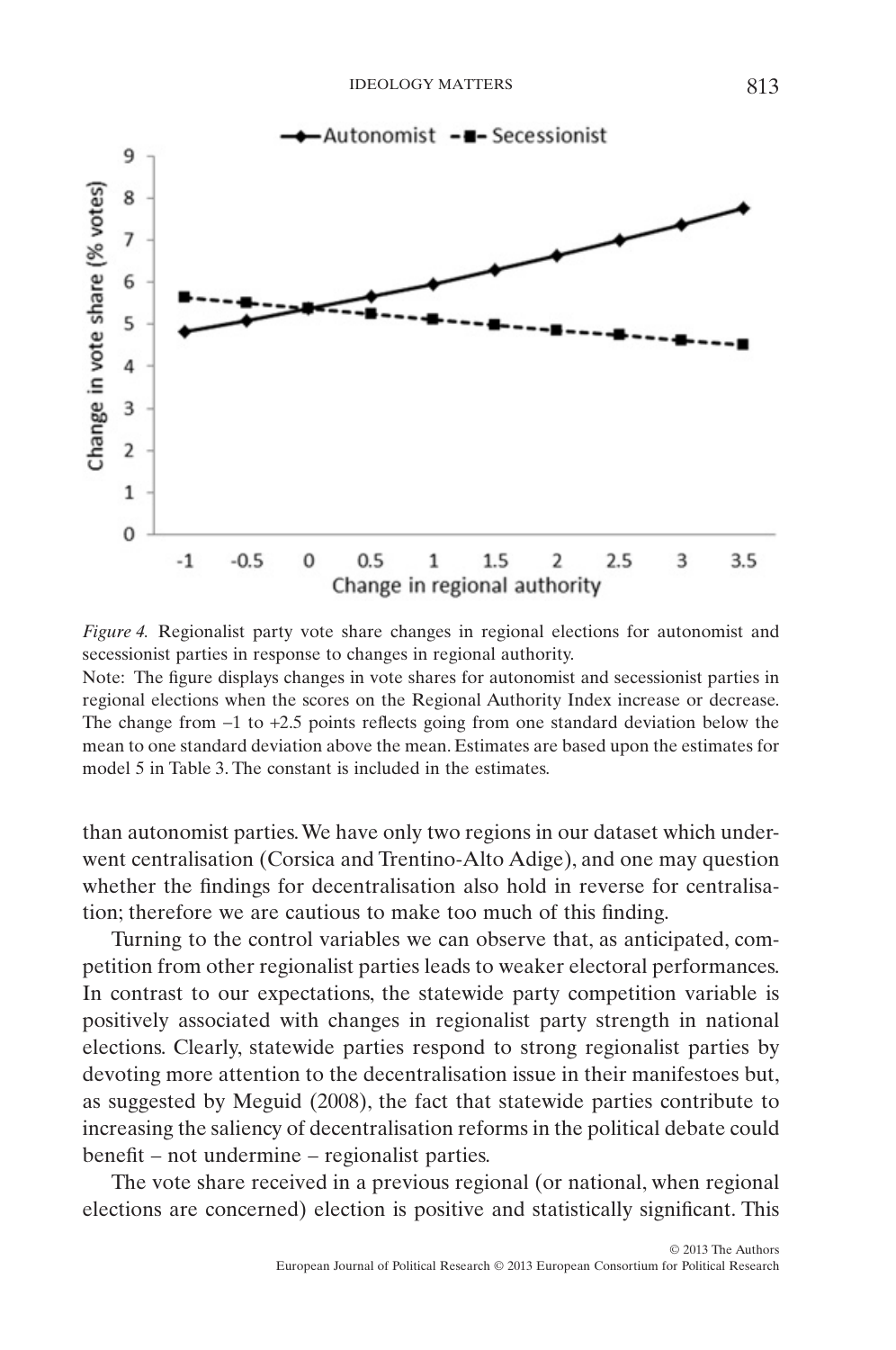

*Figure 5.* Regionalist party vote share changes in national elections for autonomist and secessionist parties in response to changes in regional authority accounting for a 'springboard effect'.

Note: The figure displays changes in vote shares for autonomist and secessionist parties in national elections per one point increase on the Regional Authority Index. The maximum change in regional authority is set at 11 because this is the maximum for that variable in the regional electoral arena (see Table A2 in the online data appendix).Two lines are shown: one line with and one line without accounting for a 'springboard effect'. Estimates are based upon the estimates for models 3 and 6 in Table 3, which include parties that participate in regional and national elections. The constant is included in the estimates.

result suggests that good electoral performances at the regional level have a positive effect on subsequent national elections and might help to overcome entry barriers for the national arena. To the extent that regional reform may indirectly foster regionalist party strength in national elections, as proposed by Brancati (2008), it is captured by this variable. In Figure 5 we explore this 'springboard effect' further.

Figure 5 displays four lines, two each for autonomist and secessionist parties. One line, for each type of party, represents the effect of change in regional authority on change in average national vote share for parties which participate in national and regional elections (model 3 in Table 3). The other line represents the 'springboard effect'. Since we have found that decentralisation reforms have a positive impact on regionalist parties' electoral scores in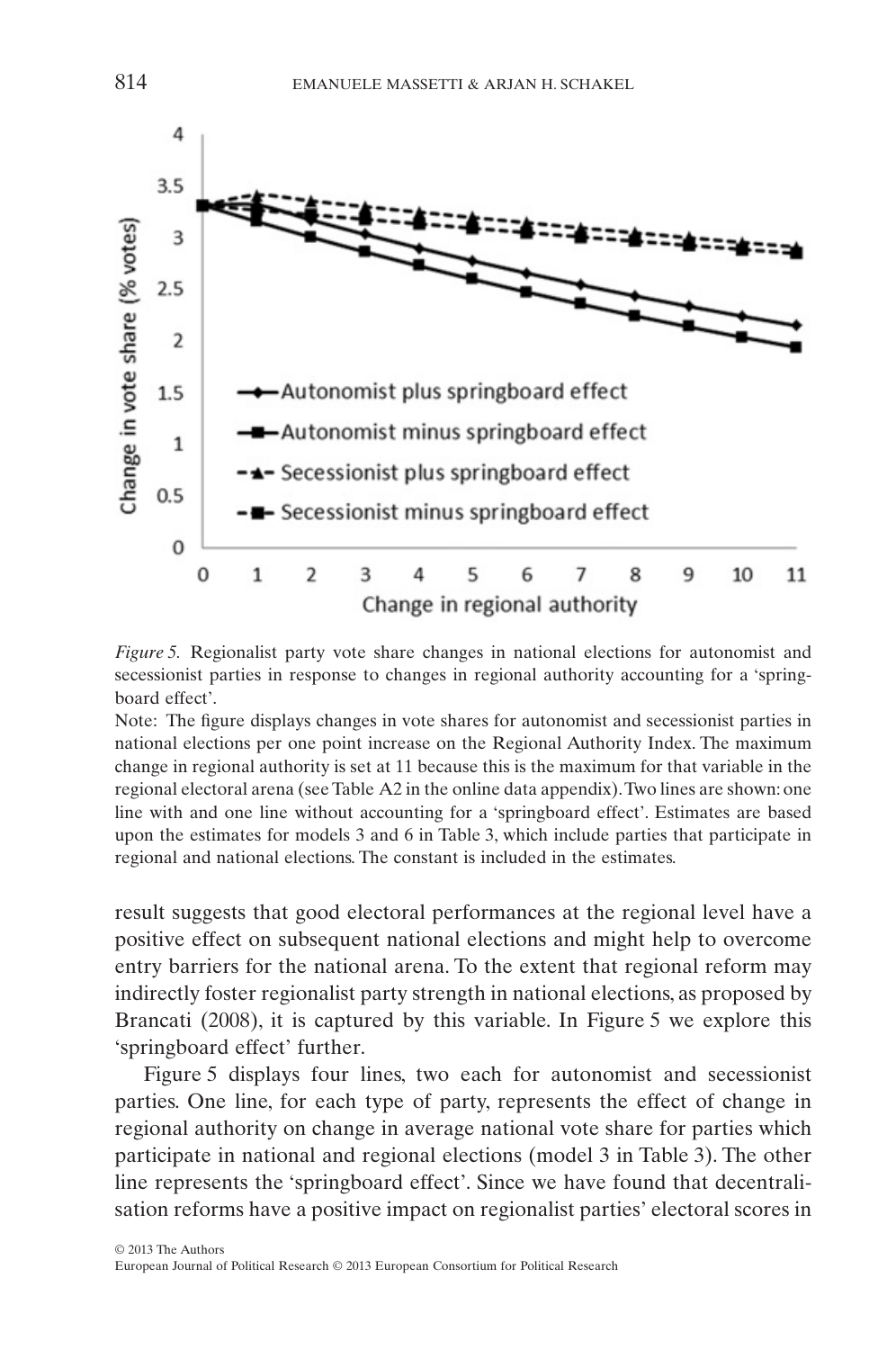regional elections and that the latter has a positive effect on vote shares in subsequent national elections, we want to show how this beneficial 'springboard effect' fits in the overall impact of decentralisation on national elections' scores.This is obtained by calculating the effect of change in regional authority in the regional arena (model 6 in Table 3) and feeding this back into the national arena via the beta coefficient for the previous regional vote share variable. From Figure 5 it becomes clear that the positive 'springboard effect' does not compensate for the negative effect of regional reform.<sup>14</sup>

#### **Discussion**

We found considerable empirical support for our general argument that regional reforms are associated with regionalist parties' electoral strength in different ways, depending on the ideology of these parties and on the electoral venue considered. First, as far as national elections are concerned, our results show that, in line with our expectations, decentralisation reforms have a substantive and negative association with the change in electoral strength of regionalist parties advancing autonomist claims, while secessionist parties seem to be only slightly (but still negatively) affected. This finding substantiates the 'loss by accommodation' argument that sees decentralisation reforms as a strategy adopted by statewide parties in order to undermine (and therefore regain votes from) regionalist parties in national elections.

The second finding is that ideology matters in regional elections, too, and even more than we expected. In line with the institutionalist 'gain by empowerment' thesis, we hypothesised a positive effect of decentralisation reforms for both types of regionalist parties in regional elections, and a more positive effect for autonomist than for secessionist parties. We did find a positive association for regionalist parties in general, but we also found that only autonomist parties seem to benefit, while secessionist parties are not affected. Overall, this result still substantiates the 'gain by empowerment' thesis but only limited to regional elections. Indeed, contrary to Brancati's conclusions, the positive 'springboard effect' from regional to national elections does not appear to be sufficient to trump, or even to compensate for, the accommodation effect discussed above. It is, however, worth reminding ourselves that the different empirical results might be due to the fact that we only selected regionalist parties (and in Western democracies), whereas Brancati selected all regional political actors more in general (and her analysis has a wider geographical scope).

Our contribution is important because it shows the complex implications of decentralisation reforms for regionalist parties. On the one hand,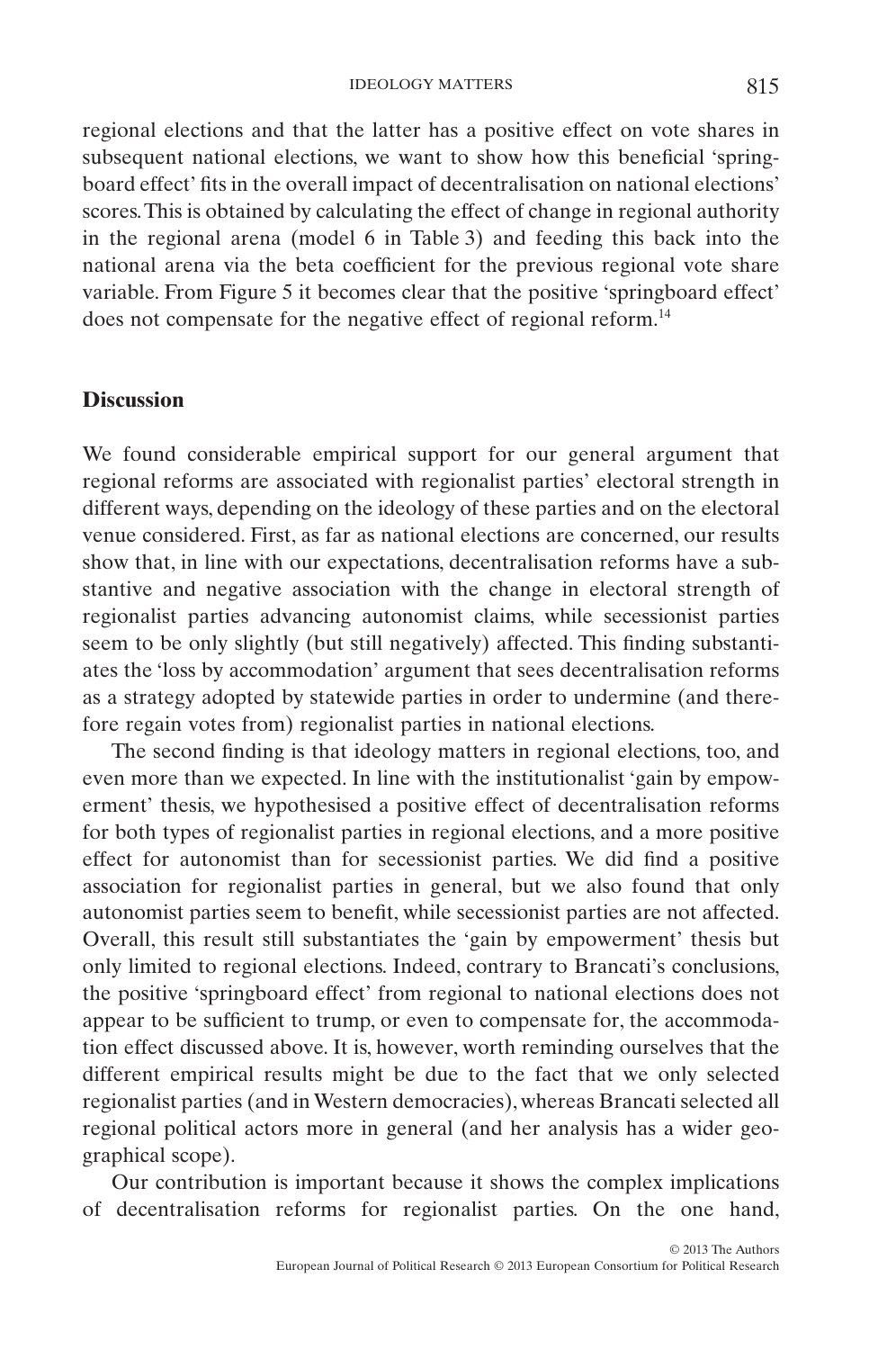decentralisation appears to confine regionalism to the regional level, triggering a trend of regionalist party decline in national elections and regionalist party thriving in regional ones. On the other hand, our results also highlight the consequences of decentralisation on the level of radicalism within the regionalist camp. While the strengthening of regional institutions reinforces moderate parties in the regional arena, it appears to reward, in relative terms, radical positions in the national arena.

It is worth spending a few words on the implications of the latter finding, starting from its limits. In particular, we abstain from drawing policy-making implications concerning the debate on whether decentralisation has only a beneficial effect – it would avoid violence by releasing tensions and creating opportunities for peaceful expression of ethno-territorial claims (Wolff 2009) – or it also has an indirect negative effect – it would provide fertile ground for regionalist parties that, in turn, would recreate tensions and the conditions for violence (Brancati 2006, 2008). Having selected cases that operate in contexts where the ethno-territorial struggle is overwhelmingly conducted within the limits of peaceful/electoral politics (Newman 1996), we think that it would be inappropriate to stretch the implications of our results by linking them to this debate.

The lesson we do draw from our results is that decentralisation may eliminate, contain or strengthen the politics of secession under certain conditions. From our results we can infer that, perhaps unsurprisingly, this depends predominantly on the overall strength of regionalism and on the pre-reform balance between moderate and radical regionalist positions.

#### **Acknowledgements**

Previous versions of this article have been presented at the twelfth biennial conference of the European Union Studies Association, Boston, MA, 3–5 March 2011; at the Territorial Politics seminar of the Institute of Governance, University of Edinburgh, 24 March 2011; at the fourth annual conference of the Association Belge de Science Politique, Brussels, 20–22 April 2011; at the annual conference of the Dutch Political Science Association, Amsterdam, 10–11 June 2011; at the workshop on New Research on Regions in Europe, Humboldt University of Berlin, 5–6 July 2011; at the 6th General Conference of the European Consortium of Political Research, University of Iceland, Reykjavik, 25–27 August 2011; and at the ECPR Joint Sessions of Workshops, Antwerp, 10–15 April 2012. We would like to thank Michael Bauer, Regis Dandoy, Lisa Dellmuth, Kris Deschouwer, Klaus Detterbeck, Charlie Jeffery, Seth Jolly, Michael Keating, Geoffroy Matagne, Niels Morsink, Edina Szöcik,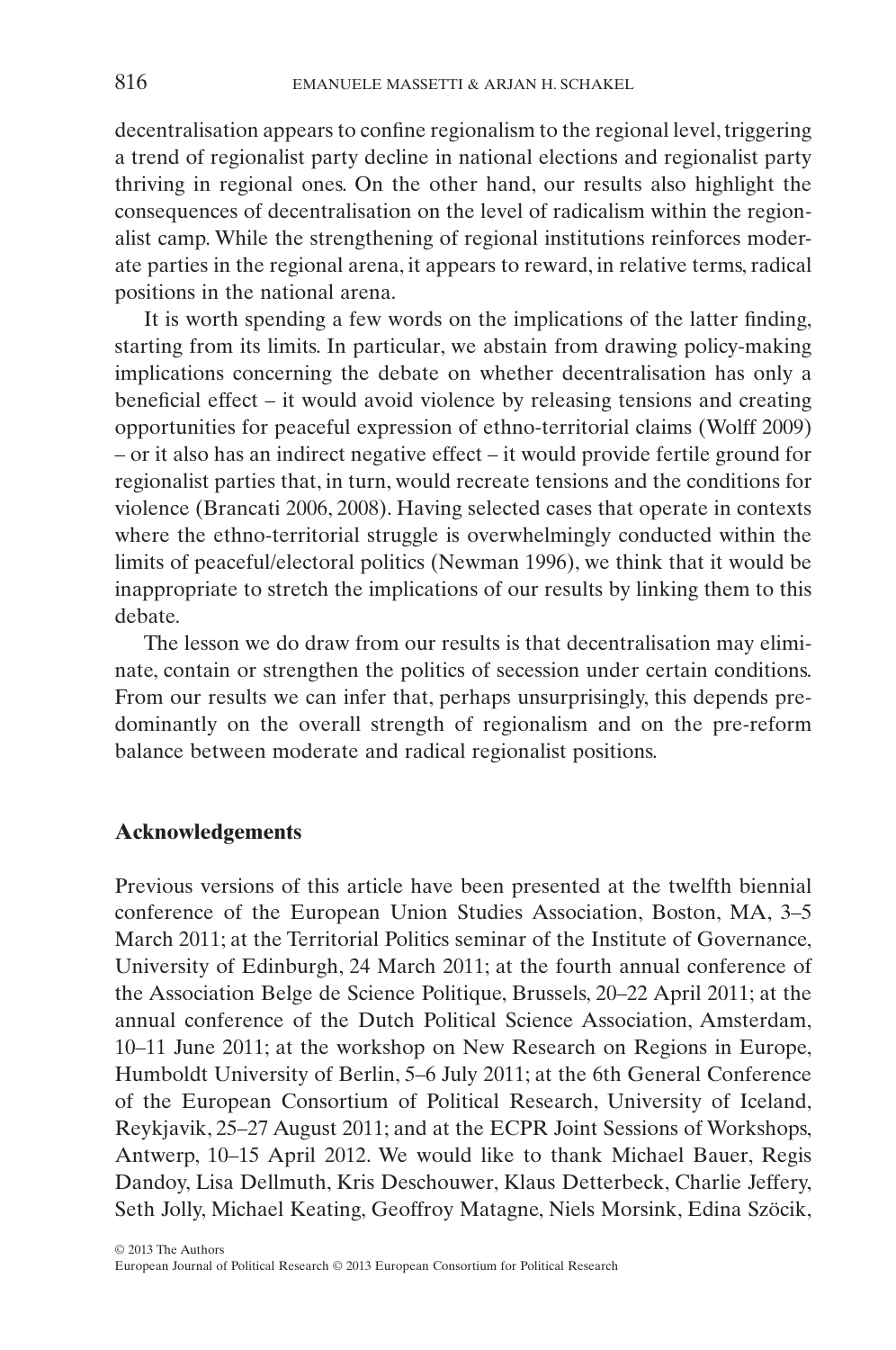Philipp Studinger, Roland Sturm, Michael Tatham, Simon Toubeau, Alex Wilson and Christina Zuber for their comments. In addition, we thank Frank Schrijver for his help in obtaining election results for regionalist parties in France. Emanuele Massetti would like to thank the ESRC for financial support through a Postdoctoral Fellowship (PTA-026-27-2119). Arjan H. Schakel would like to thank the Royal Society for financial support through a Newton International Fellowship. The normal disclaimers apply.

## **Notes**

- 1. For a comparison of Belgium, Italy, Spain and the United Kingdom, see Alonso (2012). For France, see Schrijver (2006) and Loughlin (2007)
- 2. In any case, the issue of endogeneity is clearly present, leading us to be cautious and to present the results as providing support, but not indisputable evidence, for the theoretical stances discussed in the article.
- 3. We provide a discussion on labels, definitions and internal classifications in the data appendix that is available online at: www.arjanschakel.nl.
- 4. Our classification is in line with Dandoy as he identifies a claim for partition from the extant state as the main difference between the 'secessionist' and two other types of regionalist parties, which he labels 'protectionist' and 'decentralist' (Dandoy 2010: 206).
- 5. Building on Meguid, Toubeau (2011) discusses the conditions under which statewide parties, in their attempt to tackle the challenge of regionalist parties, are more likely to carry out decentralisation reforms.
- 6. Brancati's study includes not only all regional parties, but also independent candidates and personal lists that compete in only one region, while it excludes regionalist parties that compete in more than one region (Brancati 2008).
- 7. That is, for instance, the justification given by De Winter (1998) for analysing only regionalist parties' scores in national elections as a possible source of policy success (i.e., concessions of self-government). In many cases, regionalist parties try and use the regional arena, especially when they are in office, to advocate self-government. However, if they want to be successful at regional level, they also need to project the image of a reliable party of (regional) government.
- 8. For the ability of voters to make sophisticated voting choices across levels of government, see, on the United States, Ebeid and Rodden (2006); on Canada, Cutler (2008); on Germany, Völkl et al. (2008); on the United Kingdom, Johns et al. (2010). For studies concerning 'dual voting' that favours regionalist parties in regional elections compared to national elections, see Hough and Jeffery (2006: 255) and Linera (2008).
- 9. Due to our binary codification of ideological radicalism, we are not able to account for changes in party position that remain within the autonomist (or indeed the secessionist) category. However, passages from the former to the latter category, which we do detect, are not uncommon. For instance, the Basque National Party (PNV), after having adopted different positions within the autonomist category in the 1980s and 1990s, moved to a secessionist one in the early 2000s (Perez-Nievas 2006: 45–46).
- 10. This correlation between radicalism on the centre–periphery and on the left–right dimensions does not usually apply to regionalist parties that emerge in two-party systems (and under plurality rule), such as in pre-devolution United Kingdom and in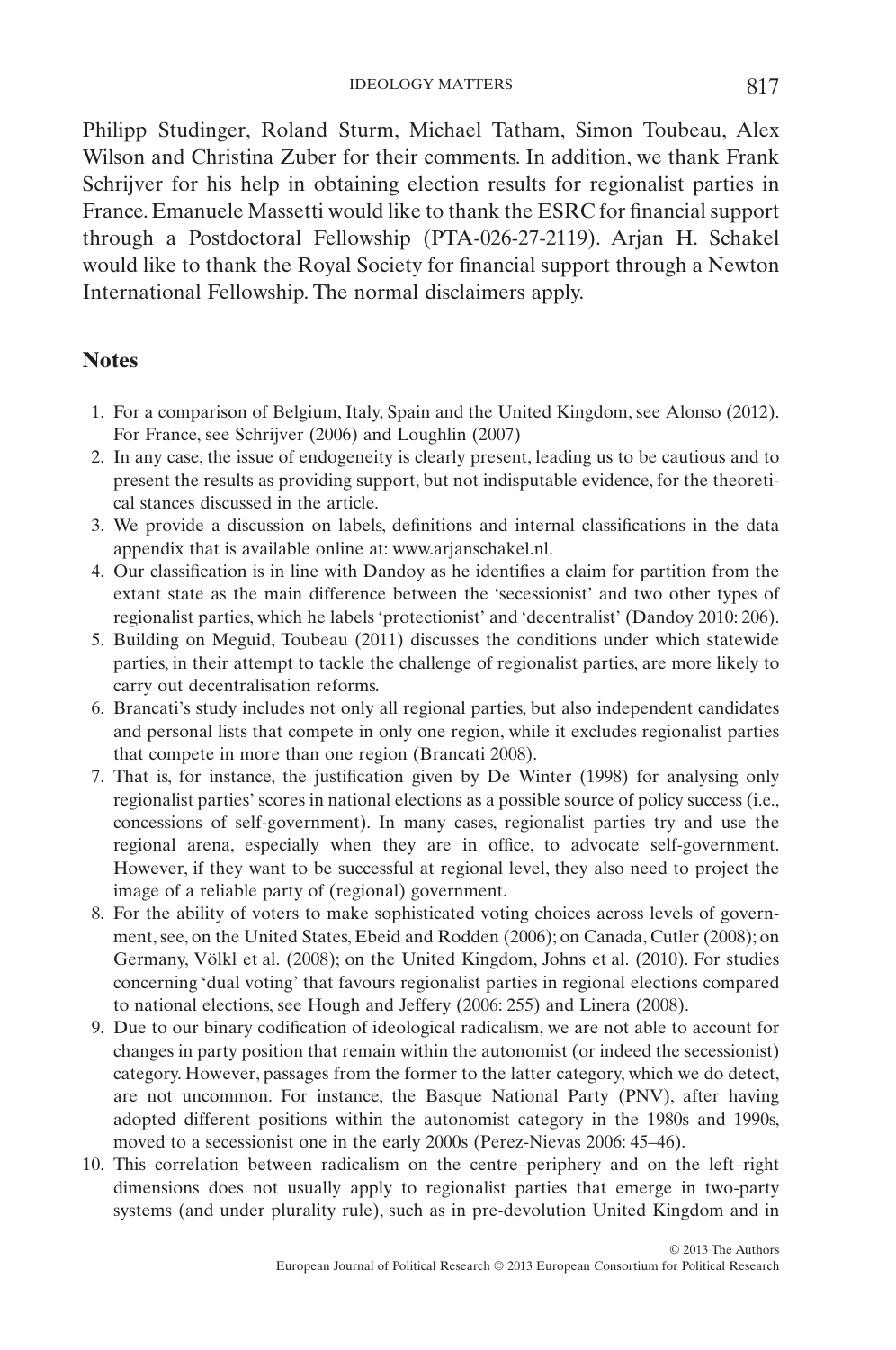Canada. These parties tend to adopt a moderate stance on the left–right dimension and a radical stance on the territorial dimension (Newman 1997). However, this set of parties represents a small minority of cases.

- 11. The results for national elections reported under models 1 and 2 survive all robustness checks listed in the methods section.The results reported for the interaction effect under model 3 do not reach statistical significance when Spain is excluded and in a fixed effect model specification.
- 12. Following the recommendations on analysing interaction effects suggested by Brambor et al. (2006), we have calculated the marginal effect of regional reform for autonomous and secessionist parties separately along with two corresponding standard errors. The beta coefficients are -0.058 (autonomist) and -0.022 (secessionist), and both beta coefficients are statistically significant at the 5 per cent level.
- 13. The results for change in regional authority and the interaction effect are not robust when Italy is excluded.
- 14. We have done a similar exercise for a spill-over effect from the national to regional electoral arena and the compensation effect is, not surprisingly, much weaker.

## **References**

- Alonso, S. (2012). *Challenging the state: Devolution and the battle for partisan credibility A comparison of Belgium, Italy, Spain and the United Kingdom*. Oxford: Oxford University Press.
- Barberà, O. & Barrio, A. (2006). *Convergència i Unio*: From stability to decline? In L. De Winter, M. Goèz-Reino & P. Lynch (eds), *Autonomist parties in Europe: Identity politics and the revival of the territorial cleavage*. Barcelona: ICPS.
- Beck, N. & Katz, J. (1995). What to do (and not to do) with time-series cross-section data? *American Political Science Review* 89(3): 634–647.
- Brambor, T., Clark, W.R. & Golder, M. (2006). Understanding interaction models: Improving empirical analyses. *Political Analysis* 14(1): 63–82.
- Brancati, D. (2006). Decentralization: Fuelling or dampening the flames of ethnic conflict and secessionism? *International Organization* 60(3): 651–685.
- Brancati, D. (2008). The origins and strengths of regional parties. *British Journal of Political Science* 38(1): 135–159.
- Chhibber, P. & Kollman, K. (2004). *The formation of national party systems: Federalism and party competition in Canada, Great Britain, India and the United States*. Princeton, NJ: Princeton University Press.
- Cutler, F. (2008). One voter, two first-order elections? *Electoral Studies* 27(3): 492–504.
- Dandoy, R. (2010). Ethnoregionalist parties in Europe: A typology. *Perspectives on Federalism* 2(2): 194–222.
- De Winter, L. (1998). A Comparative Analysis of electoral, office and policy success of ethnoregionalist parties. In L. De Winter & H. Türsan (eds), *Regionalist parties in Western Europe*. London: Routledge.
- De Winter, L. (2006). In memoriam the *Volksunie* 1954–2001: Death by overdose of success? In L. De Winter, M. Gomez-Reino & P. Lynch (eds), *Autonomist parties in Europe: Identity politics and the revival of the territorial cleavage*, Vol. II. Barcelona: ICPS.
- De Winter, L. & Türsan, H. (eds) (1998). *Regionalist parties in Western Europe*. London: Routledge.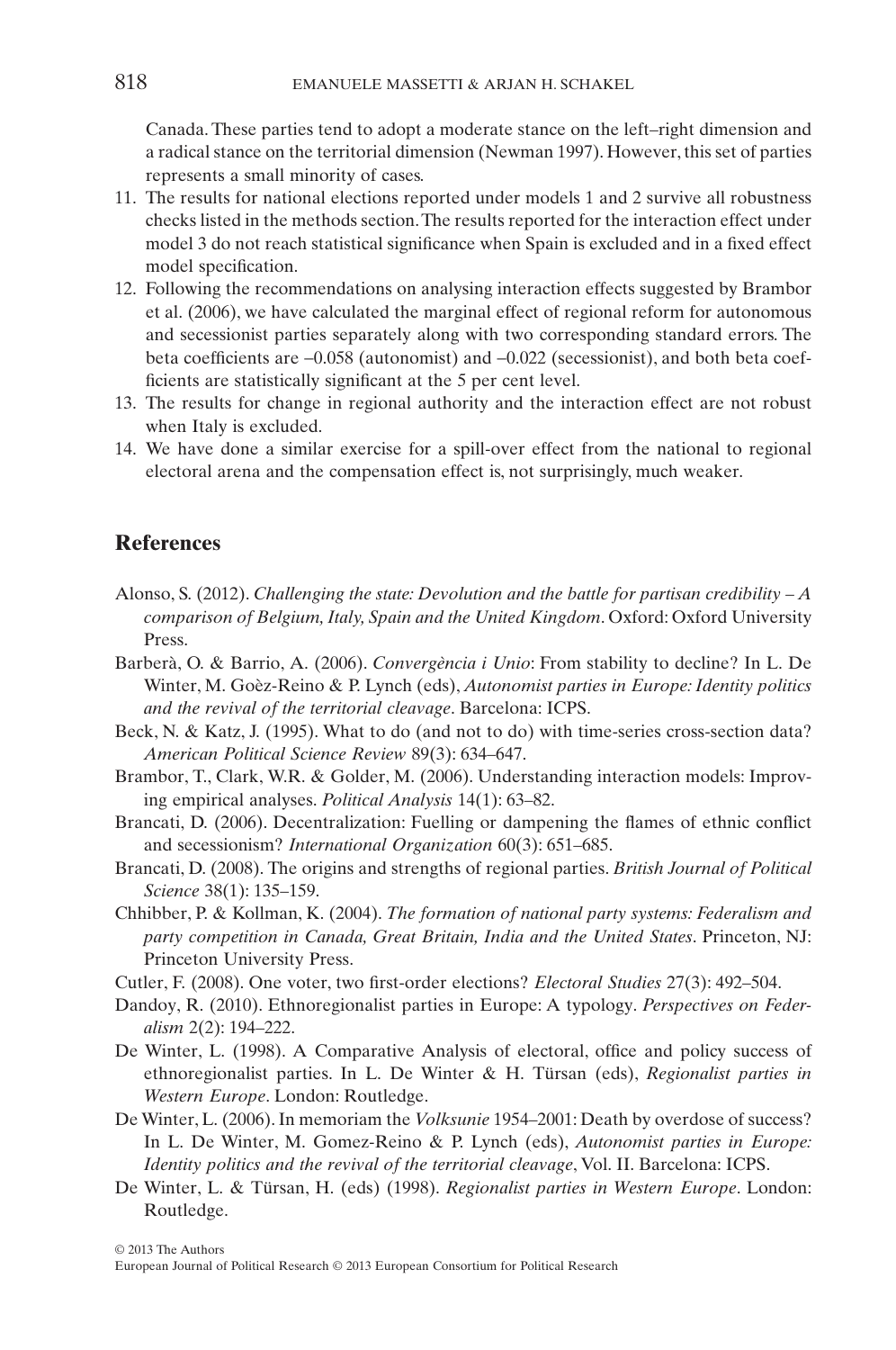- Ebeid, M. & Rodden, J. (2006). Economic geography and economic voting: Evidence from the US states. *British Journal of Political Science* 36(3): 527–547.
- Elias, A. & Tronconi, F. (eds) (2011). *From protest to power: Autonomist parties and the challenges of representation*. Vienna: Wilhelm Braumuller.
- Fabre, E. (2011). Measuring party organization: The vertical dimension of the multi-level organization of state-wide parties in Spain and the UK. *Party Politics* 17(3): 343–363.
- Fearon, J.D. & Van Houten, P. (2002). The Politicization of Cultural and Economic Difference:A Return to the Theory of Regional Autonomy Movements. Paper presented at the LiCEP meeting, Stanford University.
- Gomez-Reino, M., De Winter, L. & Lynch, P. (2006). Conclusion: The future study of autonomist and regionalist parties. In L. De Winter, M. Gomez-Reino & P. Lynch (eds), *Autonomist parties in Europe: Identity politics and the revival of the territorial cleavage*. Barcelona: ICPS.
- Gourevitch, P.A. (1979). The re-emergence of 'peripheral nationalisms: Some comparative speculations on the distribution of political leadership and economic growth. *Comparative Studies in Society and History* 21(3): 303–322.
- Harbers, I. (2010). Decentralization and the development of nationalized party systems in new democracies: Evidence from Latin America. *Comparative Political Studies* 43(5): 606–627.
- Hooghe, L., Marks, G. & Schakel, A.H. (2010). *The rise of regional authority: A comparative study of 42 democracies*. London: Routledge.
- Hopkin, J. (2003). Political decentralization, electoral change and party organization adaptation: A framework for analysis. *European Urban and Regional Studies* 10(3): 227–237.
- Hopkin, J. & Van Houten, P. (eds) (2009). Decentralization and state-wide parties. *Party Politics* (special issue) 15(2): 131–253.
- Hough, D. & Jeffery, C. (eds) (2006). *Devolution and electoral politics*. Manchester: Manchester University Press.
- Johns, R. et al. (2010). The Holyrood elections 2007: Explaining the result. Available online at: www.scottishelectionstudy.org.uk/paperspubs.htm
- Kittel, B. (1999). Sense and sensitivity in pooled analysis of political data. *European Journal of Political Research* 35(2): 225–253.
- Levi, M. & Hechter, M. (1985). A rational choice approach to the rise and decline of ethnoregional political parties. In A. Tiryakian & R. Rogowski (eds), *New nationalism of the developed West*. Boston, MA: Allen & Unwin.
- Linera, R. (2008). Electoral Nationalism? The Swing to Nationalist Parties at Regional Elections: Evidence from Scotland and Catalonia. Paper presented at the PSA Territorial Politics Conference, Edinburgh, 10 January.
- Loughlin, J. (2007). *Subnational government: The French experience*. Basingstoke: Palgrave Macmillan.
- Lublin, D. (2012). Dispersing authority or deepening divisions? Decentralization and ethnoregional party success. *Journal of Politics* 74(4): 1079–1093.
- Maddens, B. & Swenden, W. (eds) (2009). *Territorial party politics in Western Europe*. Basingstoke: Palgrave Macmillan.
- Marks, G., Hooghe, L. & Schakel, A.H. (2010). An era of regionalization. In L. Hooghe, G. Marks & A.H. Schakel (eds), *The rise of regional authority*: *A comparative study of 42 democracies*. London: Routledge.
- Massetti, E. (2009). Regionalist parties' positioning in the multi-dimensional political space: A framework for analysis. *Regional and Federal Studies* 19(4–5): 501–531.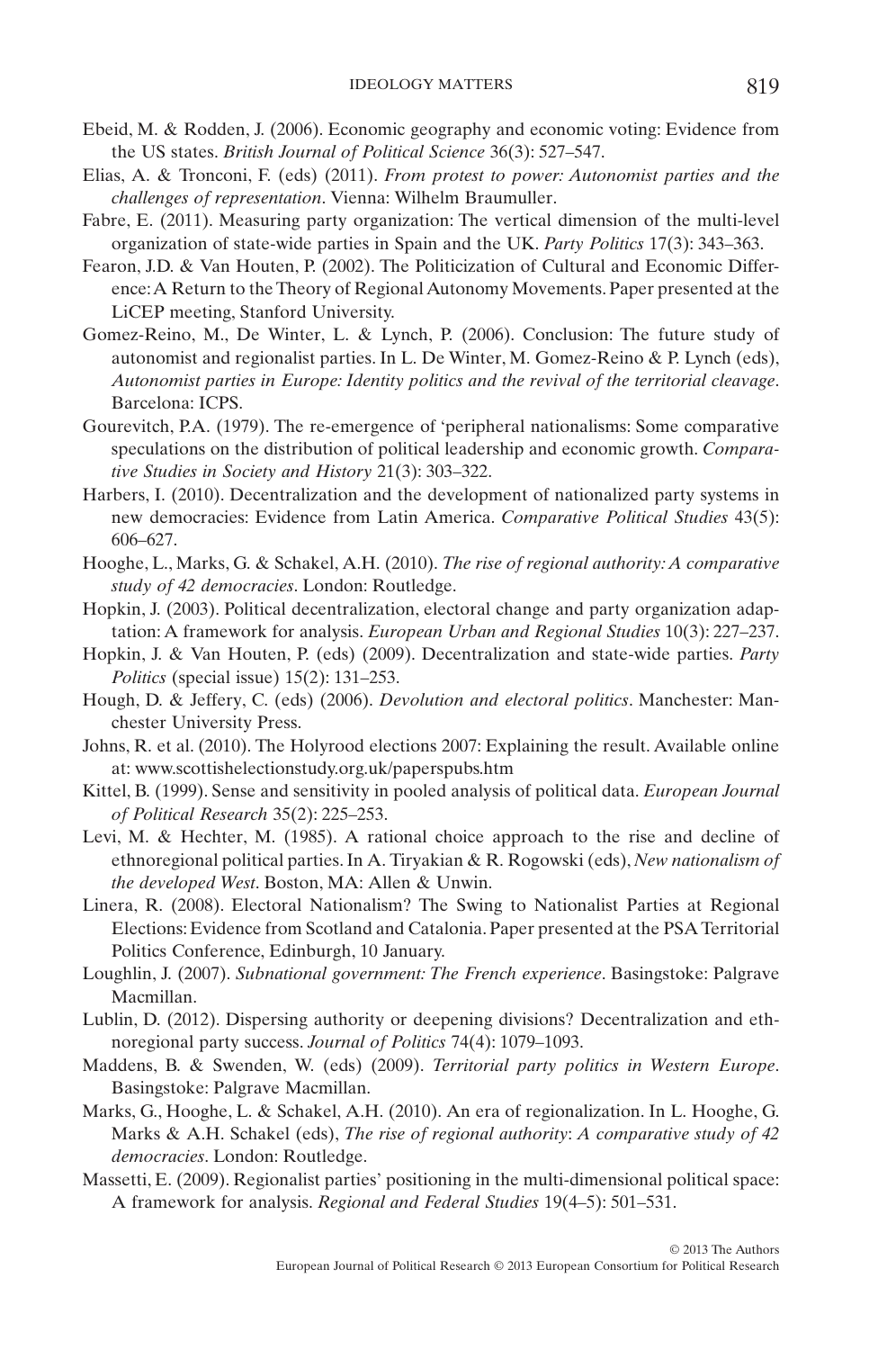- Meguid, B. (2008). *Party competition between unequals: Strategies and electoral fortunes in Western Europe*. Cambridge: Cambridge University Press.
- Meguid, B. (2010). Institutional change as strategy: The role of decentralization in party competition. Available online at: www.rochester.edu/college/faculty/bmeguid/Meguid\_ Inst\_Change\_as\_Strategy\_2008.pdf
- Meguid, B. (2011). Bringing government back to the people? The impact of political decentralization on voter engagement in Western Europe. Available online at: www. rochester.edu/college/faculty/bmeguid/Meguid\_bringing\_govt\_back\_to\_the\_people.pdf
- Montabes-Pereira, J., Ortega-Villodres, C. & Perez-Nieto, E.G. (2004). Sistemi elettorali e voto ai partiti regionalisti in Europea Occidentale. *Quaderni dell'Osservatorio Elettorale* 51: 53–79.
- Newman, S. (1996). *Ethnoregional conflict in democracies: Mostly ballots, rarely bullets*. Westport, CT: Greenwood Press.
- Newman, S. (1997). Ideological trends among ethnoregional parties in postindustrial democracies. *Nationalism and Ethnic Politics* 3(1): 28–60.
- Pallaver, G. (2006). The *Sudtiroler Volkspartei*: From irredentism to autonomy. In L. De Winter, M. Goèz-Reino & P. Lynch (eds), *Autonomist parties in Europe: Identity politics and the revival of the territorial cleavage*. Barcelona: ICPS.
- Perez-Nievas, S. (2006). The *Partido Nacionalista Vasco*: Redefining political goals at the turn of the century. In L. De Winter, M. Goèz-Reino & P. Lynch (eds), *Autonomist parties in Europe: Identity politics and the revival of the territorial cleavage*. Barcelona: ICPS.
- Plümper, T. & Troeger, V.E. (2007). Efficient estimation of time-invariant and rarely changing variables in finite sample panel analysis with unit fixed effects. *Political Analysis* 15(2): 124–139.
- Plümper, T., Troeger, V.E. & Manow, P. (2005). Panel data analysis in comparative politics: Linking method to theory. *European Journal of Political Research* 44(2): 327– 354.
- Rokkan, S. & Urwin, D. (1983). *Economy, territory, identity: Politics of West European peripheries*. London: Sage.
- Roux, C. (2011). Radical nationalism in Corsica. In A. Elias & F. Tronconi (eds), *From protest to power: Autonomist parties and the challenges of representation*. Vienna: Wilhelm Braumuller.
- Rudolph, J.R. & Thompson, R.J. (1985). Ethnoterritorial movements and the policy process: Accommodating nationalist demands in the developed world. *Comparative Politics* 17(3): 291–311.
- Schrijver, F. (2006). *Regionalism after regionalisation*. Amsterdam: Amsterdam University Press.
- Sorens, J. (2005). The cross-sectional determinants of secessionism in advanced democracies. *Comparative Political Studies* 38(3): 304–326.
- Thorlakson, L. (2009). Patterns of party integration, influence and autonomy in seven federations. *Party Politics* 15(2): 157–177.
- Toubeau, S. (2011). Regional nationalist parties and constitutional change: A framework for analysis. *Regional and Federal Studies* 21(4–5): 427–446.
- Tronconi, F. (2009). *I partiti etnoregionalisti. La politica dell' identitá territorial in Europa Occidentale*. Bologna: Il Mulino.
- Volkens, A. et al. (2010). *The manifesto data collection: Manifesto project (MRG/CMP/ MARPOR)*. Berlin: Wissenschaftszentrum Berlin für Sozialforschung (WZB).

© 2013 The Authors